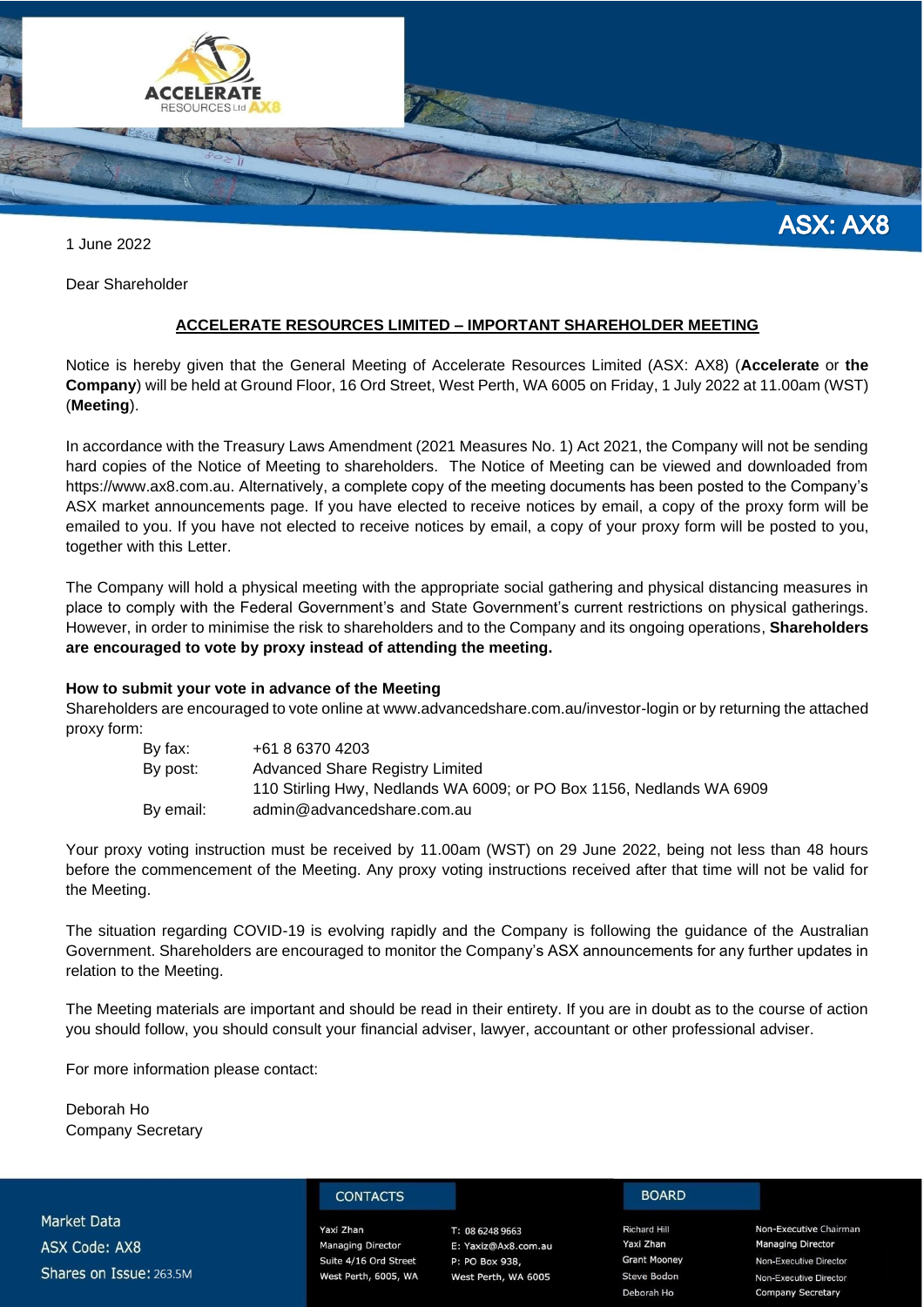# **ACCELERATE RESOURCES LIMITED ACN 617 821 771**

# **NOTICE OF GENERAL MEETING**

Notice is given that the Meeting will be held at:

**TIME**: 11.00am (WST)

**DATE:** Friday, 1 July 2022

**PLACE**: Ground Floor 16 Ord Street West Perth WA 6005

*The business of the Meeting affects your shareholding and your vote is important.*

*This Notice of Meeting should be read in its entirety. If Shareholders are in doubt as to how they should vote, they should seek advice from their professional advisers prior to voting.*

*The Directors have determined pursuant to Regulation 7.11.37 of the Corporations Regulations 2001 (Cth) that the persons eligible to vote at the Meeting are those who are registered Shareholders at 5.00pm (WST) on 29 June 2022.*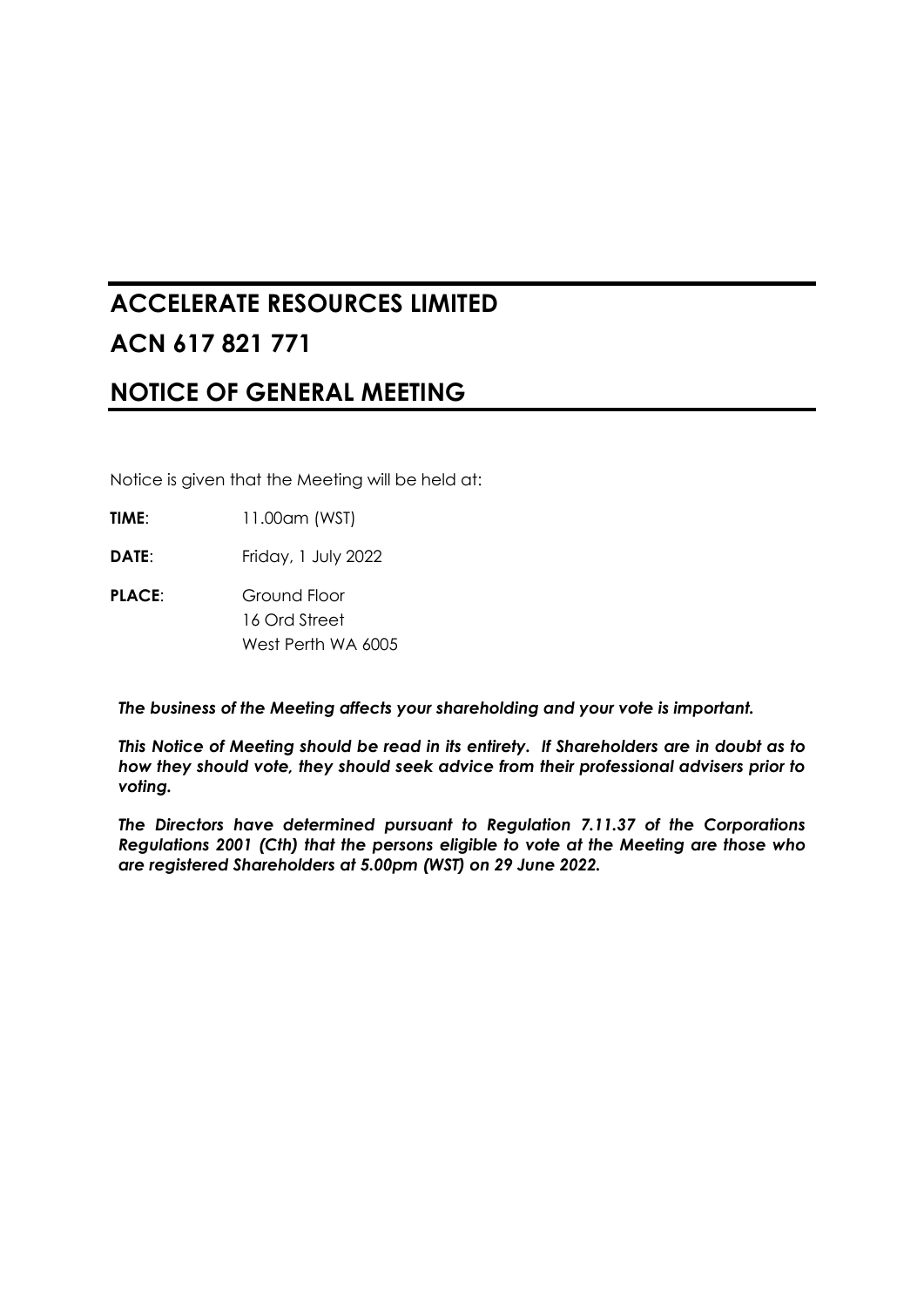# **BUSINESS OF THE MEETING**

#### **AGENDA**

#### <span id="page-2-1"></span>**1. RESOLUTION 1 – ELECTION OF DIRECTOR – DR STEVE BODON**

To consider and, if thought fit, to pass, with or without amendment, the following resolution as an **ordinary resolution**:

*"That, for the purpose of clause 10.2 of the Constitution, Listing Rule 14.4 and for all other purposes, Dr Steve Bodon, a Director who was appointed as an additional Director on 1 February 2022, retires, and being eligible, is elected as a Director."*

#### <span id="page-2-0"></span>**2. RESOLUTION 2 – RATIFICATION OF PRIOR ISSUE OF OPTIONS – DR STEVE BODON**

To consider and, if thought fit, to pass, with or without amendment, the following resolution as an **ordinary resolution**:

*"That, for the purposes of Listing Rule 7.4 and for all other purposes, Shareholders ratify the issue of 1,000,000 Options to Dr Steve Bodon on the terms and conditions set out in the Explanatory Statement."*

A voting exclusion statement applies to this Resolution. Please see below.

#### **3. RESOLUTION 3 – RATIFICATION OF PRIOR ISSUE OF SHARES – ATTSTAR PTY LTD**

To consider and, if thought fit, to pass, with or without amendment, the following resolution as an **ordinary resolution**:

*"That, for the purposes of Listing Rule 7.4 and for all other purposes, Shareholders ratify the issue of 10,000,000 Shares to Attstar Pty Ltd on the terms and conditions set out in the Explanatory Statement."*

A voting exclusion statement applies to this Resolution. Please see below.

#### **4. RESOLUTION 4 – RATIFICATION OF PRIOR ISSUE OF OPTIONS – ATTSTAR PTY LTD**

To consider and, if thought fit, to pass, with or without amendment, the following resolution as an **ordinary resolution**:

*"That, for the purposes of Listing Rule 7.4 and for all other purposes, Shareholders ratify the issue of 10,000,000 Options to Attstar Pty Ltd on the terms and conditions set out in the Explanatory Statement."*

A voting exclusion statement applies to this Resolution. Please see below.

#### **5. RESOLUTIONS 5(A) AND 5(B) – RATIFICATION OF PRIOR ISSUE OF SHARES– FINDERS' FEES**

To consider and, if thought fit, to pass, with or without amendment, the following resolutions as a separate **ordinary resolutions**:

*"That, for the purposes of Listing Rule 7.4 and for all other purposes, Shareholders ratify the issue of:*

(a) 1,500,000 Shares to Pollock Prospecting (and/or their nominees); and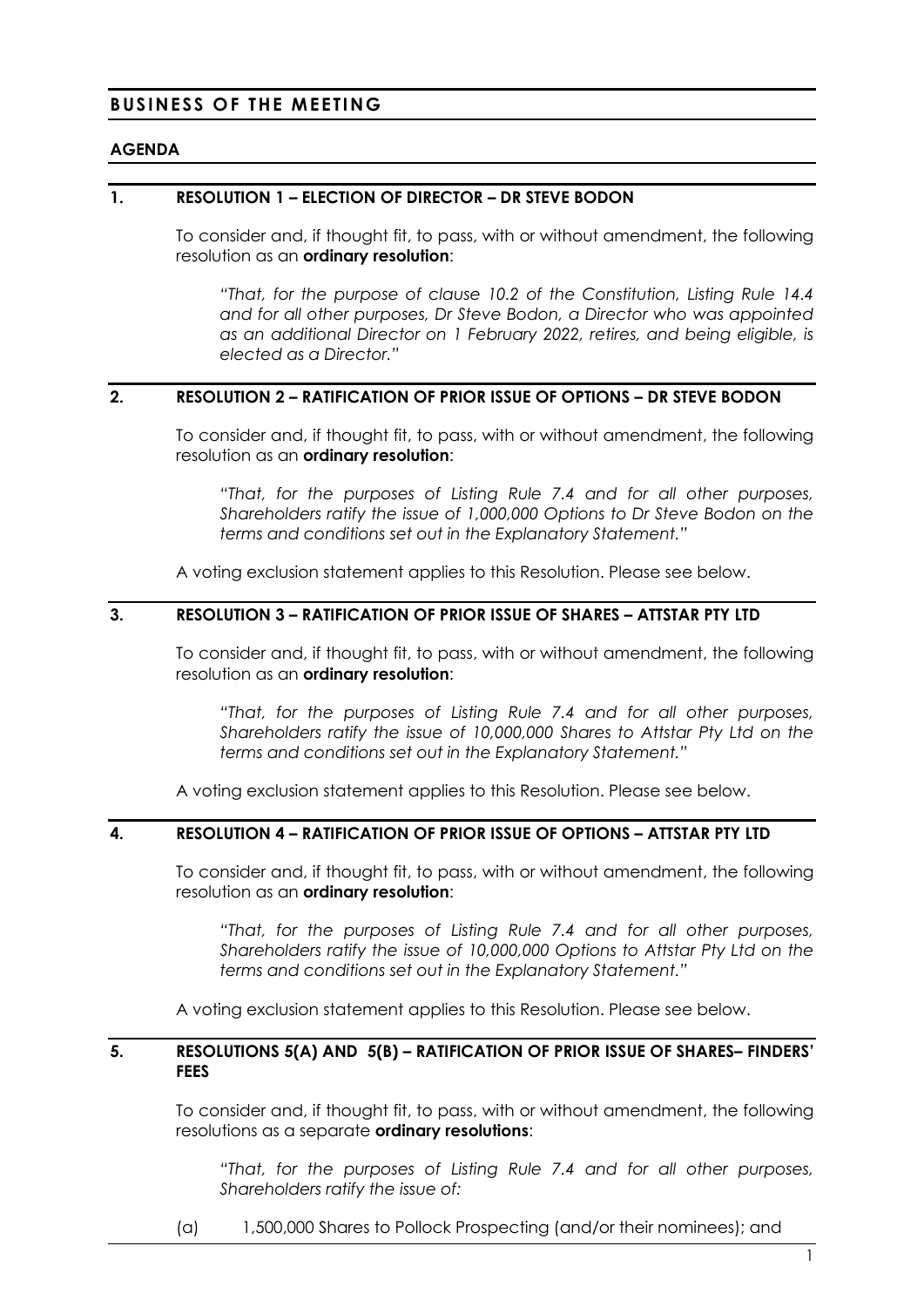(b) 500,000 Shares to Arnel Mendoza (and/or his nominees);

on the terms and conditions set out in the Explanatory Statement."

A voting exclusion statement applies to this Resolution. Please see below.

### **6. RESOLUTION 6 – APPROVAL TO ISSUE SHARES TO HALCYON VENDORS**

To consider and, if thought fit, to pass, with or without amendment, the following resolution as an **ordinary resolution**:

*'That, pursuant to and in accordance with Listing Rule 7.1 and for all other purposes, Shareholders approve the issue of up to 7,000,000 Shares to Halcyon Vendors (and/or their nominees) on the terms and conditions in the Explanatory Memorandum.'*

A voting exclusion statement applies to this Resolution. Please see below.

**Dated: 1 June 2022 By order of the Board**

NO

**Yaxi Zhan Managing Director**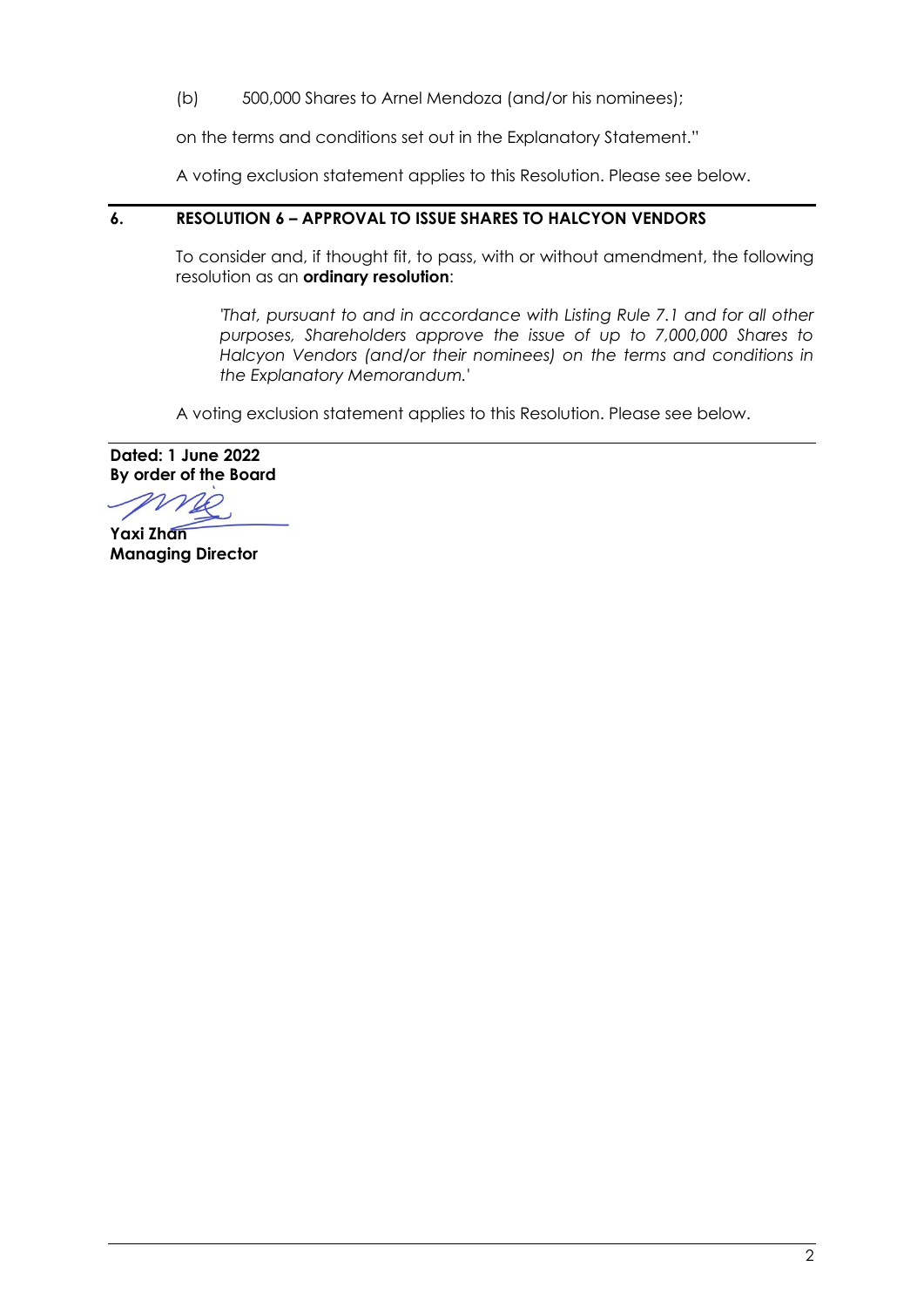#### **Voting Exclusion Statements**

In accordance with Listing Rule 14.11, the Company will disregard any votes cast in favour of the resolution set out below by or on behalf of the following persons:

| <b>Resolution 2 – Ratification</b><br>of prior issue of Options                          | A person who participated in the issue or is a counterparty to the<br>agreement being approved (namely Dr Steve Bodon) or an<br>associate of that person or those persons.                                                               |
|------------------------------------------------------------------------------------------|------------------------------------------------------------------------------------------------------------------------------------------------------------------------------------------------------------------------------------------|
| <b>Resolution 3 - Ratification</b><br>of prior issue of Shares                           | A person who participated in the issue or is a counterparty to the<br>agreement being approved (namely Attstar Pty Ltd) or an<br>associate of that person or those persons.                                                              |
| <b>Resolution 4 – Ratification</b><br>of prior issue of Options                          | A person who participated in the issue or is a counterparty to the<br>agreement being approved (namely Attstar Pty Ltd) or an<br>associate of that person or those persons.                                                              |
| <b>Resolution <math>5(A)</math> –</b><br><b>Ratification of prior issue</b><br>of Shares | A person who participated in the issue or is a counterparty to the<br>agreements being approved (namely Pollock Prospecting Pty Ltd)<br>or an associate of that person or those persons.                                                 |
| Resolution $5(B)$ –<br><b>Ratification of prior issue</b><br>of Shares                   | A person who participated in the issue or is a counterparty to the<br>agreements being approved (namely Arnel Mendoza) or an<br>associate of that person or those persons.                                                               |
| <b>Resolution 6 - Approval to</b><br>issue shares to Halcyon<br><b>Vendors</b>           | Halcyon Vendors (and/or their nominees), or any other person who<br>will obtain a material benefit as a result of the proposed issue<br>(except a benefit solely by reason of being a Shareholder), or an<br>associate of those persons. |

However, this does not apply to a vote cast in favour of the Resolution by:

- (a) a person as a proxy or attorney for a person who is entitled to vote on the Resolution, in accordance with the directions given to the proxy or attorney to vote on the Resolution in that way; or
- (b) the Chair as proxy or attorney for a person who is entitled to vote on the Resolution, in accordance with a direction given to the Chair to vote on the Resolution as the Chair decides; or
- (c) a holder acting solely in a nominee, trustee, custodial or other fiduciary capacity on behalf of a beneficiary provided the following conditions are met:
	- (i) the beneficiary provides written confirmation to the holder that the beneficiary is not excluded from voting, and is not an associate of a person excluded from voting, on the resolution; and
	- (ii) the holder votes on the resolution in accordance with directions given by the beneficiary to the holder to vote in that way.

#### **Voting by proxy**

To vote by proxy, please complete and sign the enclosed Proxy Form and return by the time and in accordance with the instructions set out on the Proxy Form.

In accordance with section 249L of the Corporations Act, Shareholders are advised that:

- each Shareholder has a right to appoint a proxy;
- the proxy need not be a Shareholder of the Company; and
- a Shareholder who is entitled to cast two (2) or more votes may appoint two (2) proxies and may specify the proportion or number of votes each proxy is appointed to exercise. If the member appoints two (2) proxies and the appointment does not specify the proportion or number of the member's votes, then in accordance with section 249X(3) of the Corporations Act, each proxy may exercise one-half of the votes.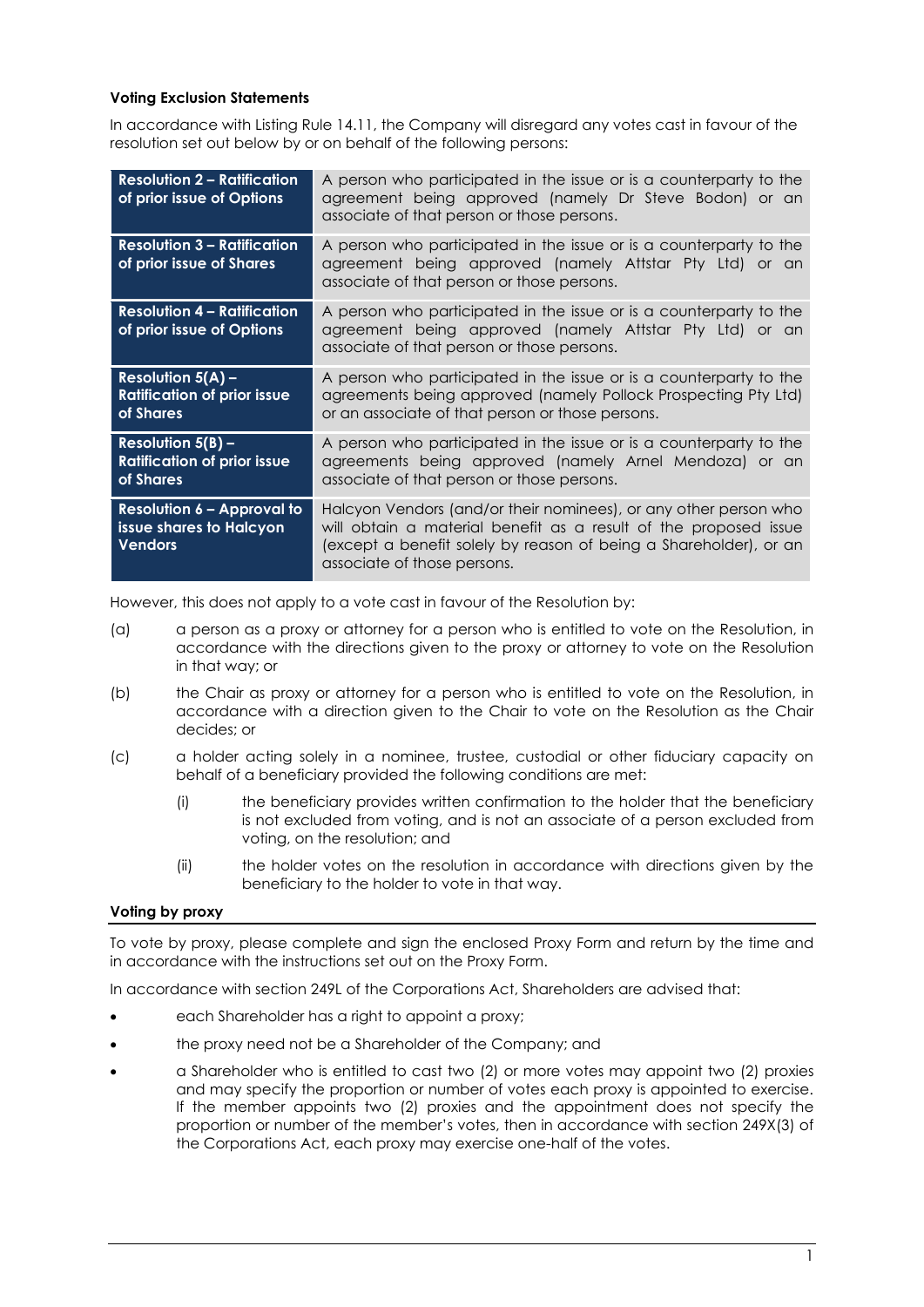Shareholders and their proxies should be aware that:

- if proxy holders vote, they must cast all directed proxies as directed; and
- any directed proxies which are not voted will automatically default to the Chair, who must vote the proxies as directed.

#### **Voting in person**

To vote in person, attend the Meeting at the time, date and place set out above.

*Should you wish to discuss the matters in this Notice of Meeting please do not hesitate to contact the Company Secretary on +61 8 6248 9663.*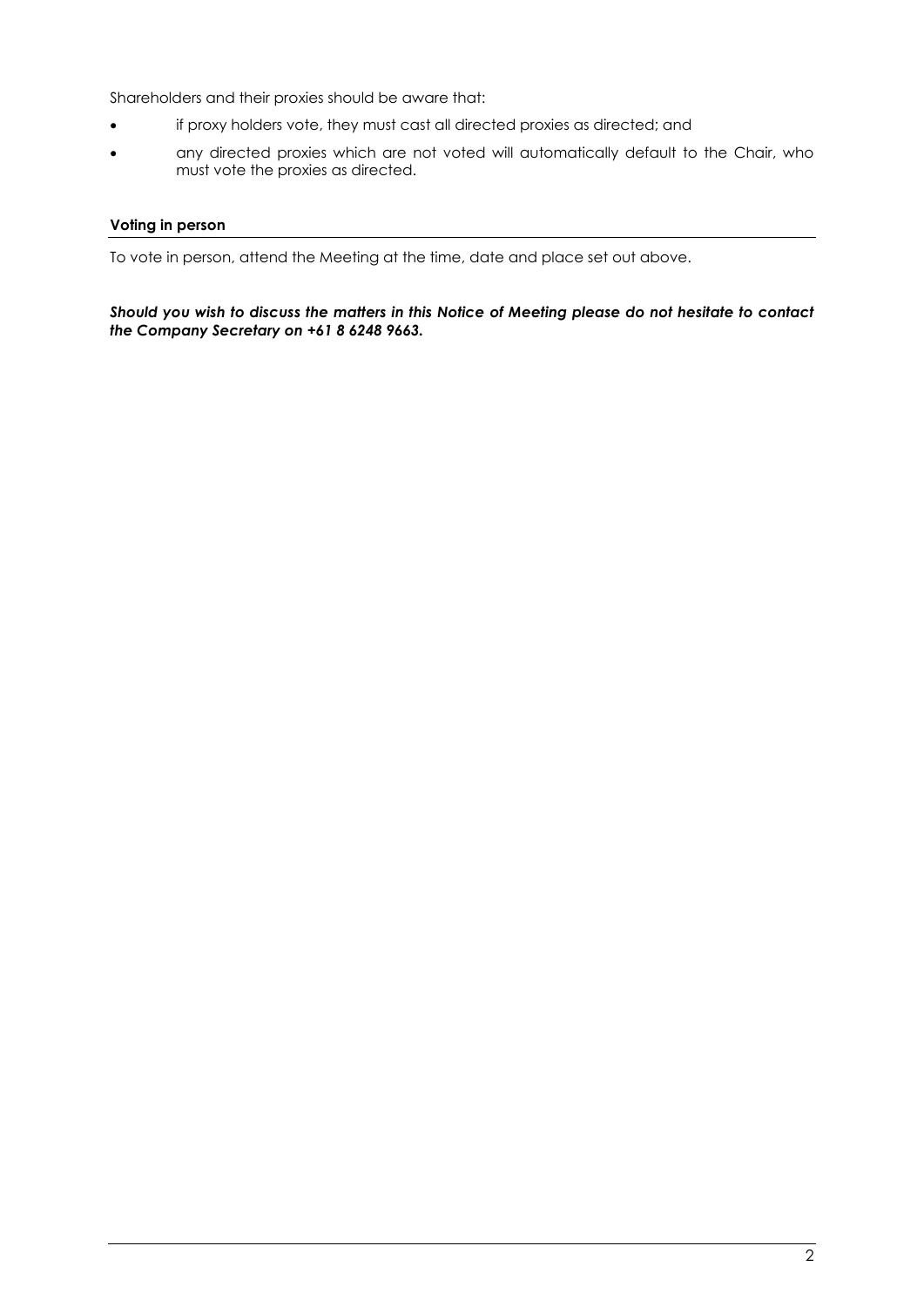# **EXPLANATORY STATEMENT**

This Explanatory Statement has been prepared to provide information which the Directors believe to be material to Shareholders in deciding whether or not to pass the Resolutions.

## **1. RESOLUTION [1](#page-2-1) – ELECTION OF DIRECTOR – DR STEVE BODON**

### **1.1 General**

The Constitution allows the Directors to appoint at any time a person to be a Director either to fill a casual vacancy or as an addition to the existing Directors, but only where the total number of Directors does not at any time exceed the maximum number specified by the Constitution.

Pursuant to the Constitution and Listing Rule 14.4, any Director so appointed holds office only until the next annual general meeting and is then eligible for election by Shareholders but shall not be taken into account in determining the Directors who are to retire by rotation (if any) at that meeting.

Dr Steve Bodon, having been appointed by other Directors on 1 February 2022 in accordance with the Constitution, will retire in accordance with the Constitution and Listing Rule 14.4 and being eligible, seeks election from Shareholders.

#### **1.2 Qualifications and other material directorships**

Dr Steve Bodon has previously held senior leadership roles for a number of large international organisations including Anglo American and Sasol. He has strong technical, business leadership skills and extensive experience in exploration, production and business development.

Dr Bodon has a PhD in Geology from the Centre for Ore Deposit Research (CODES), University of Tasmania. He has also undertaken further training in engineering, business administration and sustainability leadership.

# **1.3 Independence**

Dr Steve Bodon has no interests, position or relationship that might influence, or reasonably be perceived to influence, in a material respect his capacity to bring an independent judgement to bear on issues before the Board and to act in the best interest of the Company as a whole rather than in the interests of an individual security holder or other party.

If elected the Board considers Dr Steve Bodon will be an independent Director.

# **1.4 Other material information**

The Company conducts appropriate checks on the background and experience of candidates before their appointment to the Board. These include checks as to a person's experience, educational qualifications, character, criminal record and bankruptcy history. The Company undertook such checks prior to the appointment of Dr Steve Bodon.

Dr Steve Bodon has confirmed that he considers he will have sufficient time to fulfil his responsibilities as a Non-Executive Director of the Company and does not consider that any other commitment will interfere with his availability to perform his duties as a Non-Executive Director of the Company.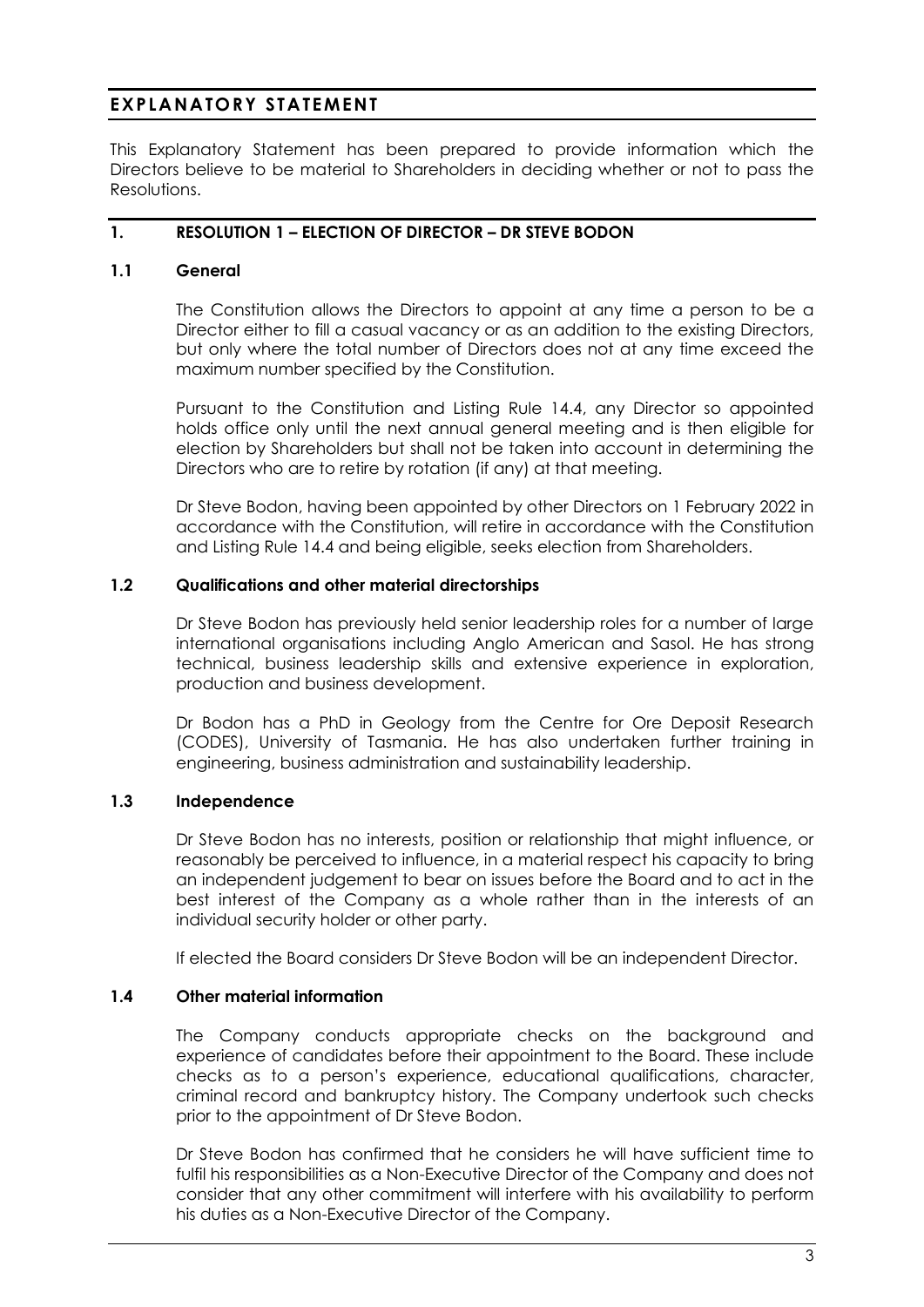#### **1.5 Board recommendation**

The Board has reviewed Dr Steve Bodon's performance since his appointment to the Board and considers that Dr Bodon's skills and experience will continue to enhance the Board's ability to perform its role. Accordingly, the Board supports the election of Dr Steve Bodon and recommends that Shareholders vote in favour of Resolution [1.](#page-2-1)

## **2. RESOLUTION [2](#page-2-0) – RATIFICATION OF PRIOR ISSUE OF OPTIONS – DR STEVE BODON**

## <span id="page-7-0"></span>**2.1 General**

As announced on 1 February 2022, the Company appointed Dr Steve Bodon as a Non-Executive Director of the Company. The Company agreed to issue Dr Bodon 1,000,000 Options (**Director Options**) pursuant to his appointment agreement (**Letter of Appointment**) on the terms and conditions set out below.

Pursuant to the Letter of Appointment, Dr Bodon's remuneration is \$45,000 per annum (plus superannuation). The Letter of Appointment is otherwise on terms considered standard for an agreement of this nature.

Broadly speaking, and subject to a number of exceptions, Listing Rule 7.1 limits the amount of equity securities that a listed company can issue without the approval of its shareholders over any 12 month period to 15% of the fully paid ordinary securities it had on issue at the start of that 12 month period.

Under Listing Rule 7.1A, an eligible entity can seek approval from its members, by way of a special resolution passed at its annual general meeting, to increase this 15% limit by an extra 10% to 25%.

The Company obtained approval to increase its limit to 25% at the annual general meeting held on 8 November 2021.

The issue of the Director Options does not fit within any of the exceptions set out in Listing Rule 7.2 and, as it has not yet been approved by Shareholders, it effectively uses up part of the 15% limit in Listing Rule 7.1, reducing the Company's capacity to issue further equity securities without Shareholder approval under Listing Rule 7.1 for the 12 month period following the date of issue of the Director Options.

Listing Rule 7.4 allows the shareholders of a listed company to approve an issue of equity securities after it has been made or agreed to be made. If they do, the issue is taken to have been approved under Listing Rule 7.1 and so does not reduce the company's capacity to issue further equity securities without shareholder approval under that rule.

The Company wishes to retain as much flexibility as possible to issue additional equity securities in the future without having to obtain Shareholder approval for such issues under Listing Rule 7.1. Accordingly, the Company is seeking Shareholder ratification pursuant to Listing Rule 7.4 for the issue of the Director Options.

The Director Options were issued using the Company's existing 15% placement capacity under Listing Rule 7.1, and in reliance on Listing Rule 10.12 Exception 12 without the need for prior Shareholder approval.

The Director Options were issued in reliance on Listing Rule 10.12 Exception 12 on the basis that the issue was under a transaction between the Company and Mr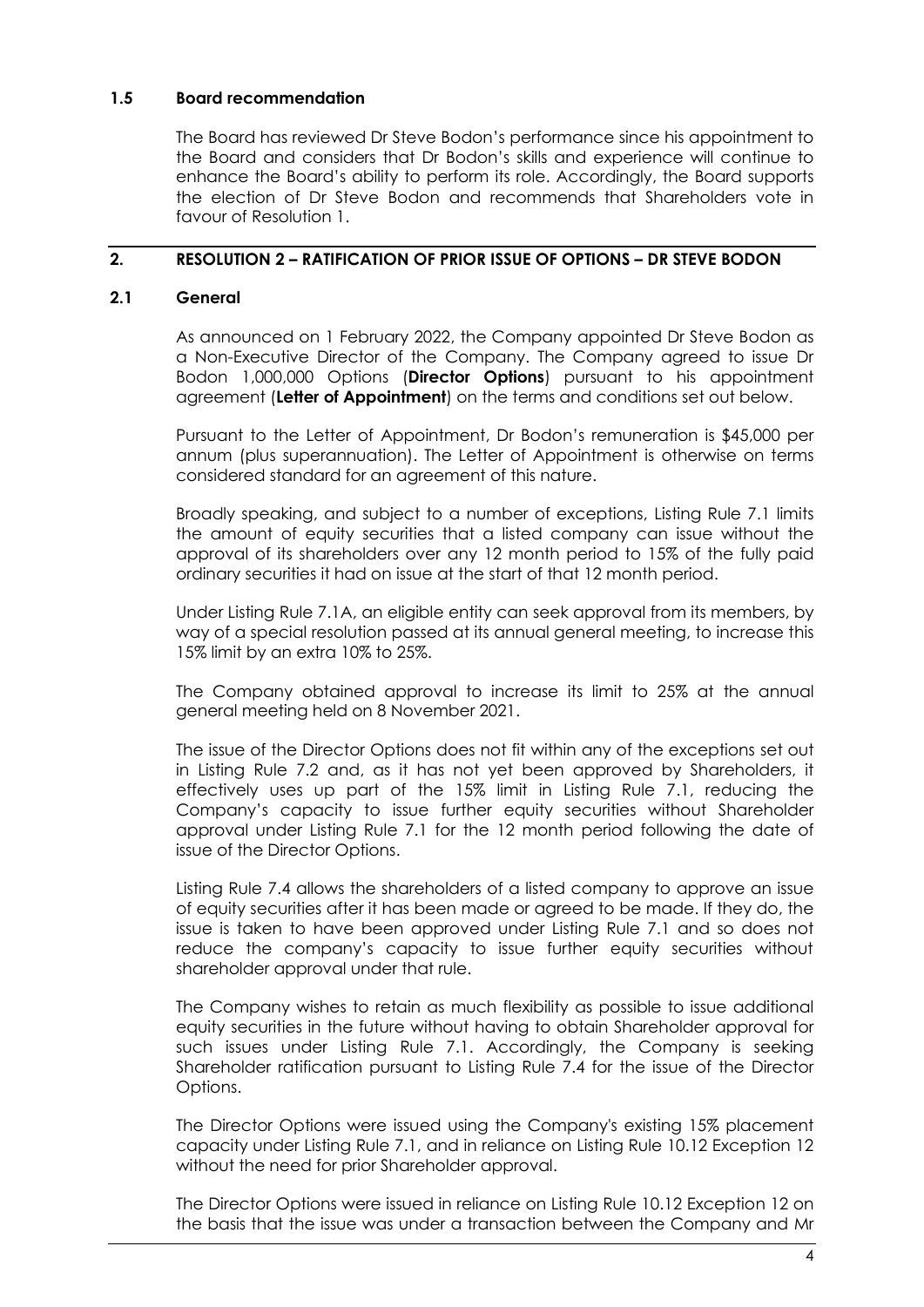Bodon who would not otherwise be a related party but for the fact that he believed, or had reasonable grounds to believe, that he was likely to become a related party in the future because of the transaction. Accordingly, prior Shareholder approval was not obtained in respect of the Director Options under Listing Rule 10.11.

Resolution [2](#page-2-0) seeks Shareholder ratification pursuant to Listing Rule 7.4 for the issue of the Director Options.

### **2.2 Technical information required by Listing Rule 14.1A**

If Resolution [2](#page-2-0) is passed, the Director Options will be excluded in calculating the Company's combined 25% limit in Listing Rules 7.1 and 7.1A, effectively increasing the number of equity securities the Company can issue without Shareholder approval over the 12 month period following the date of issue of the Director Options.

If Resolution [2](#page-2-0) is not passed, the Director Options will be included in calculating the Company's combined 25% limit in Listing Rules 7.1 and 7.1A, effectively decreasing the number of equity securities that the Company can issue without Shareholder approval over the 12 month period following the date of issue of the Director Options.

### **2.3 Technical information required by Listing Rule 7.5**

Pursuant to and in accordance with Listing Rule 7.5, the following information is provided in relation to Resolution [2:](#page-2-0)

- (a) the Director Options were issued to Dr Steve Bodon;
- (b) in accordance with paragraph 7.4 of ASX Guidance Note 21, the Company confirms that Dr Steve Bodon:
	- (i) is a related party of the Company; and
	- (ii) was not issued more than 1% of the issued capital of the Company;
- (c) 1,000,000 Director Options were issued and the Director Options were issued on the terms and conditions set out in Schedule 1;
- (d) the Director Options were issued on 1 February 2022;
- (e) the Director Options were issued at a nil issue price, in consideration for services to be provided by Dr Bodon as a Non-Executive Director. The Company has not and will not receive any other consideration for the issue of the Director Options (other than in respect of funds received on exercise of the Director Options);
- (f) the purpose of the issue of the Director Options was to satisfy the Company's obligations under the Letter of Appointment; and
- (g) the Director Options were issued to Dr Bodon under the Letter of Appointment. A summary of the material terms of the Letter of Appointment is set out in Section [2.1.](#page-7-0)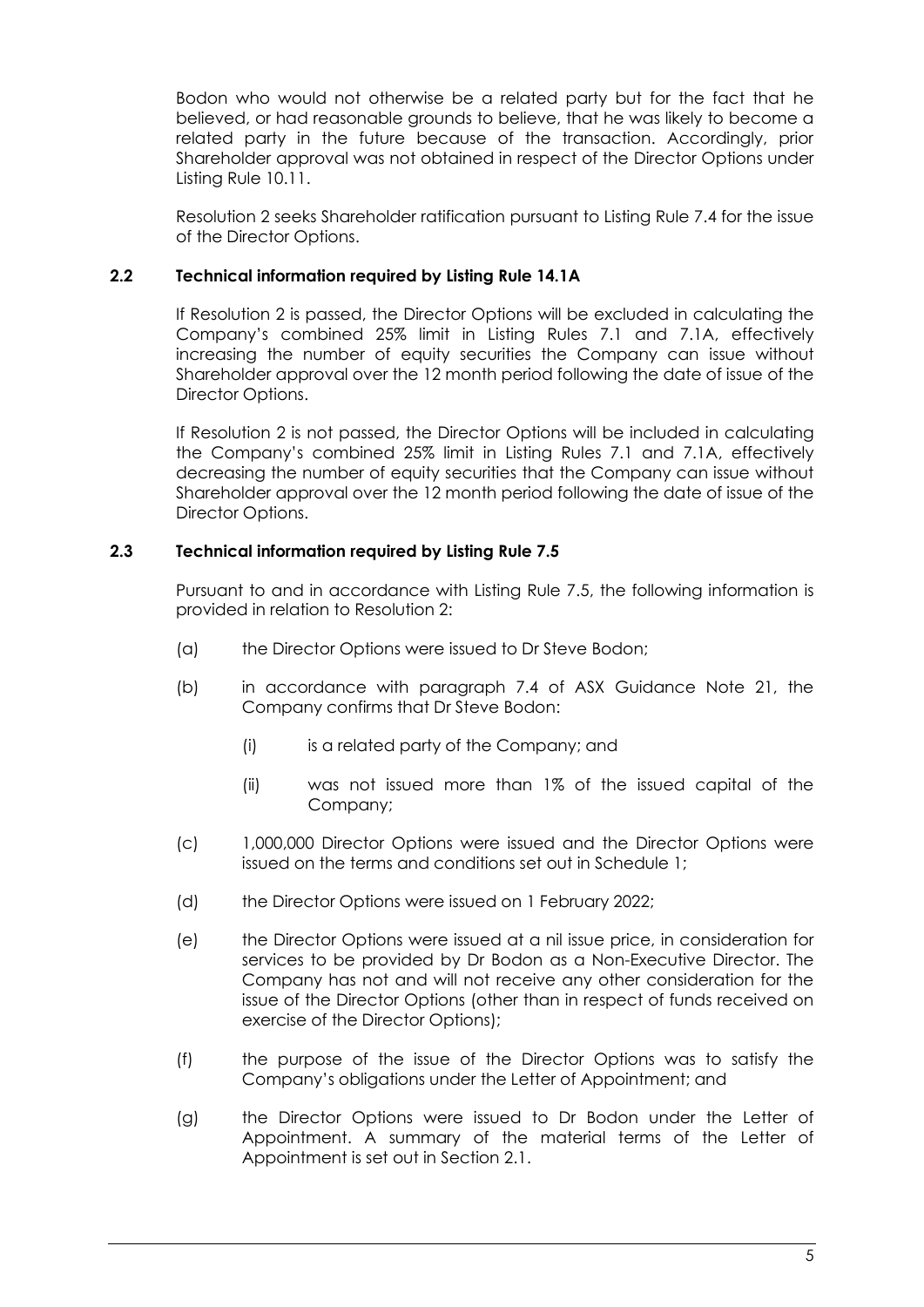#### **3. RESOLUTION 3 AND 4 – RATIFICATION OF PRIOR ISSUE OF SHARES AND OPTIONS - ATTSTAR PTY LTD**

#### <span id="page-9-0"></span>**3.1 General**

On 16 February 2022, the Company announced that it had entered into a binding sale and purchase agreement (**Sale and Purchase Agreement**) to acquire 100% of the issued shares in Attstar Pty Ltd (ACN 651 702 162) (**Attstar**) (the **Attstar Acquisition**).

The consideration payable to Attstar pursuant to the Sale and Purchase Agreement comprises:

- (a) payment of \$50,000 (plus GST) upon execution of the Sale and Purchase Agreement;
- (b) issue of 10,000,000 Shares on Completion;
- (c) issue of 10,000,000 Options on Completion, exercisable at \$0.10 on or before the date that is two and a half years (2.5) from the date of issue; and
- (d) deferred consideration on completion of the following milestones:
	- (i) Tranche 1 Milestone: issue of 20,000,000 Shares upon an announcement to the ASX of an Inferred Mineral Resource (as defined in The JORC Code 2012 Edition (or the current edition at the time)) (**JORC Code**) of not less than 5 million tonnes of Manganese ore at a minimum of 13%Mn (with a 10% cut off); and
	- (ii) Tranche 2 Milestone: payment of \$2,000,000 upon an announcement to the ASX of the commercial shipment of the first 25,000 tonnes of Manganese ore from tenement E45/5978 (**the Tenement**).

The deferred consideration milestone must be satisfied within 5 years of the acquisition. If shareholder approval is not received within 60 days of the date of the Tranche 1 Milestone, then the Company will pay, on expiry of that 60 day period, to the Vendors in their respective proportions a cash payment equal to 20 million shares multiplied by the 15-day volume weighted average price of the Company's Shares trading on ASX over the 15 days in which trades occur prior to the date the cash payment becomes payable.

The conditions precedent which had been satisfied prior to Completion were:

- (a) completion of due diligence by the Company, within 30 days of the date of the Sale and Purchase Agreement; and
- (b) the Tenement being granted.

On 22 April 2022, the Company announced that, in part consideration for the Attstar Acquisition, it issued 10,000,000 Shares and 10,000,000 Options to Attstar (**Attstar Securities**). In addition, the consideration of \$50,000 (plus GST) was paid to Attstar on 8 March 2022.

Resolution 3 seeks the ratification of the issue of 10,000,000 Shares.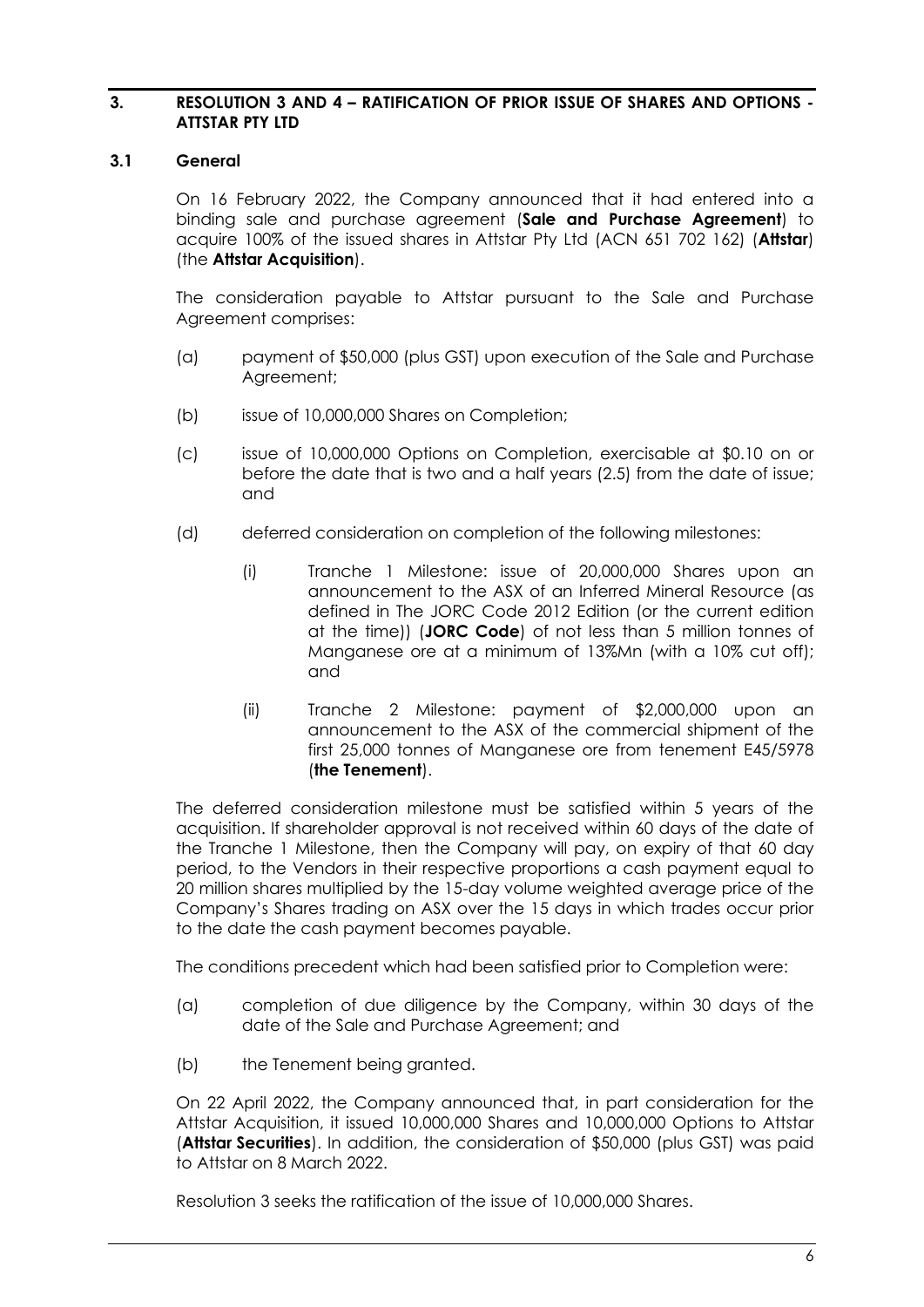Resolution 4 seeks the ratification of the issue of 10,000,000 Options.

As summarised in Section [2.1](#page-7-0) above, Listing Rule 7.1 limits the amount of equity securities that a listed company can issue without the approval of its shareholders over any 12 month period to 15% of the fully paid ordinary securities it had on issue at the start of that 12 month period.

Under Listing Rule 7.1A, an eligible entity can seek approval from its members, by way of a special resolution passed at its annual general meeting, to increase this 15% limit by an extra 10% to 25%.

The Company obtained approval to increase its limit to 25% at the annual general meeting held on 8 November 2021.

The issue of the Attstar Securities does not fit within any of the exceptions set out in Listing Rule 7.2 and, as it has not yet been approved by Shareholders, it effectively uses up part of the 15% limit in Listing Rule 7.1, reducing the Company's capacity to issue further equity securities without Shareholder approval under Listing Rule 7.1 for the 12 month period following the date of issue of the Attstar Securities.

Listing Rule 7.4 allows the shareholders of a listed company to approve an issue of equity securities after it has been made or agreed to be made. If they do, the issue is taken to have been approved under Listing Rule 7.1 and so does not reduce the company's capacity to issue further equity securities without shareholder approval under that rule.

The Company wishes to retain as much flexibility as possible to issue additional equity securities in the future without having to obtain Shareholder approval for such issues under Listing Rule 7.1. Accordingly, the Company is seeking Shareholder ratification pursuant to Listing Rule 7.4 for the issue of the Attstar Securities.

Resolution 3 and 4 seeks Shareholder ratification pursuant to Listing Rule 7.4 for the issue of the Attstar Securities.

#### **3.2 Technical information required by Listing Rule 14.1A**

If Resolution 3 or 4 are passed, the relevant Attstar Securities will be excluded in calculating the Company's combined 25% limit in Listing Rules 7.1 and 7.1A, effectively increasing the number of equity securities the Company can issue without Shareholder approval over the 12 month period following the date of issue of the Attstar Securities.

If Resolution 3 or 4 are not passed, the relevant Attstar Securities will be included in calculating the Company's combined 25% limit in Listing Rules 7.1 and 7.1A, effectively decreasing the number of equity securities that the Company can issue without Shareholder approval over the 12 month period following the date of issue of the Attstar Securities.

#### **3.3 Technical information required by Listing Rule 7.4**

Pursuant to and in accordance with Listing Rule 7.5, the following information is provided in relation to Resolutions 3 and 4:

(a) the Attstar Securities were issued to Attstar;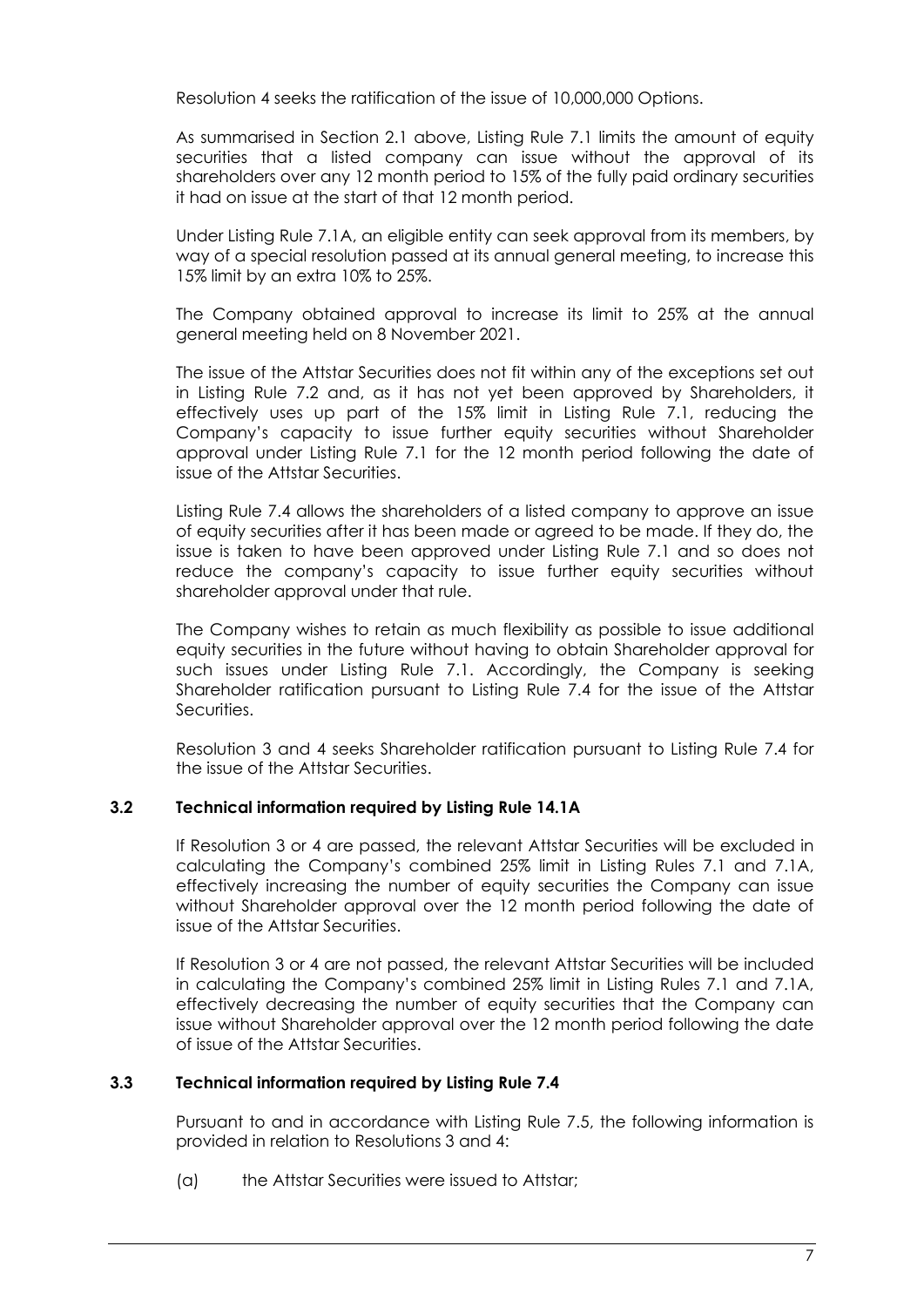- (b) in accordance with paragraph 7.4 of ASX Guidance Note 21, the Company confirms that none of the recipients were:
	- (i) related parties of the Company, members of the Company's Key Management Personnel, substantial holders of the Company, advisers of the Company or an associate of any of these parties; and
	- (ii) issued more than 1% of the issued capital of the Company;
- (c) 10,000,000 Shares (being the subject of Resolution 3) and 10,000,000 Options (being the subject of Resolution 4) were issued;
- (d) the Shares issued were all fully paid ordinary shares in the capital of the Company issued on the same terms and conditions as the Company's existing Shares;
- (e) the Options were issued on the terms and conditions set out in Schedule 2;
- (f) the Attstar Securities were issued on 22 April 2022;
- (g) the Attstar Securities were issued at a nil issue price, in consideration for the Attstar Acquisition. The Company has not and will not receive any other consideration for the issue of the Attstar Securities (other than in respect of funds received on exercise of the Options);
- (h) the purpose of the issue of the Attstar Securities was satisfy the Company's obligations under the Sale and Purchase Agreement; and
- (i) the Attstar Securities were issued to Attstar under the Sale and Purchase Agreement. A summary of the material terms of the Sale and Purchase Agreement is set out in Section [3.1.](#page-9-0)

#### **4. RESOLUTIONS 5(A) AND 5(B) – RATIFICATION OF PRIOR ISSUE OF SHARES – FINDERS' FEE**

#### **4.1 General**

On 18 November 2021, the Company entered into a Finders' Fee Agreement with Pollock Prospecting Pty Ltd (ACN 645 046 108) for the identification, introduction and assistance in the Company acquiring an interest in and understanding the geology of exploration licences in the West Murchison region of Western Australia comprising the Exploration Licences E59/2628, E59/2629, E59/2630 and E59/2632 (together referred to as the Wooleen Project). As part of the consideration for the finders' fees, the Company agreed to issue 1,500,000 fully paid ordinary shares to Pollock Prospecting (and/or their nominees) voluntarily escrowed for 12 months from the date of issue.

On 18 November 2021, the Company entered into a Finders' Fee Agreement with Arnel Mendoza for the identification, introduction and assistance in the Company acquiring an interest in and understanding the geology of exploration licences in the region of Western Australia comprising the Exploration Licence E45/6056. As part of the consideration for the Finders' Fees, the Company agreed to issue 500,000 fully paid ordinary shares to Arnel Mendoza (and/or his nominees).

#### **(collectively, the Finders' Fee Shares)**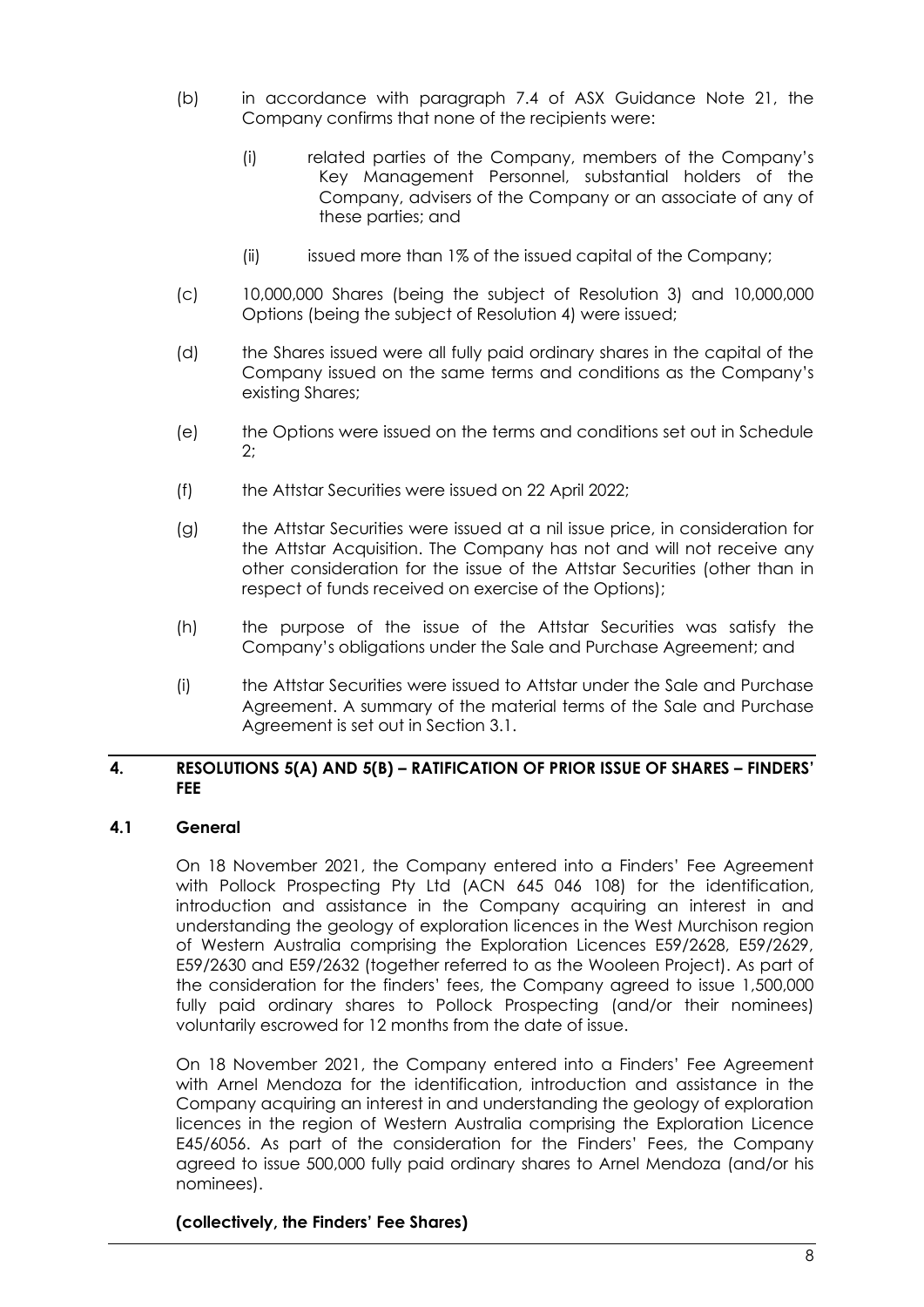The Finders' Fee Agreements are otherwise on terms considered standard for an agreement of this nature.

As summarised in Section 2.1 above, Listing Rule 7.1 limits the amount of equity securities that a listed company can issue without the approval of its shareholders over any 12 month period to 15% of the fully paid ordinary securities it had on issue at the start of that 12 month period.

Under Listing Rule 7.1A, an eligible entity can seek approval from its members, by way of a special resolution passed at its annual general meeting, to increase this 15% limit by an extra 10% to 25%.

The Company obtained approval to increase its limit to 25% at the annual general meeting held on 8 November 2021.

The issue of the Finders' Fee Shares does not fit within any of the exceptions set out in Listing Rule 7.2 and, as it has not yet been approved by Shareholders, it effectively uses up part of the 15% limit in Listing Rule 7.1, reducing the Company's capacity to issue further equity securities without Shareholder approval under Listing Rule 7.1 for the 12 month period following the date of issue of the Finders' Fee Shares.

Listing Rule 7.4 allows the shareholders of a listed company to approve an issue of equity securities after it has been made or agreed to be made. If they do, the issue is taken to have been approved under Listing Rule 7.1 and so does not reduce the company's capacity to issue further equity securities without shareholder approval under that rule.

The Company wishes to retain as much flexibility as possible to issue additional equity securities in the future without having to obtain Shareholder approval for such issues under Listing Rule 7.1. Accordingly, the Company is seeking Shareholder ratification pursuant to Listing Rule 7.4 for the issue of the Finders' Fee Shares.

Resolution 5(a) seeks Shareholder ratification pursuant to Listing Rule 7.4 for the issue of the 1,500,000 Finders' Fee Shares to Pollock Prospecting (and/or their nominees).

Resolution 5(b) seeks Shareholder ratification pursuant to Listing Rule 7.4 for the issue of the 500,000 Finders' Fee Shares to Arnel Mendoza (and/or their nominees).

#### **4.2 Technical information required by Listing Rule 14.1A**

If Resolution 5(a) or 5(b) are passed, the relevant Finders' Fee Shares will be excluded in calculating the Company's combined 25% limit in Listing Rules 7.1 and 7.1A, effectively increasing the number of equity securities the Company can issue without Shareholder approval over the 12 month period following the date of issue of the Finders' Fee Shares.

If Resolution 5(a) or 5(b) are not passed, the relevant Finders' Fee Shares will be included in calculating the Company's combined 25% limit in Listing Rules 7.1 and 7.1A, effectively decreasing the number of equity securities that the Company can issue without Shareholder approval over the 12 month period following the date of issue of the Finders' Fee Shares.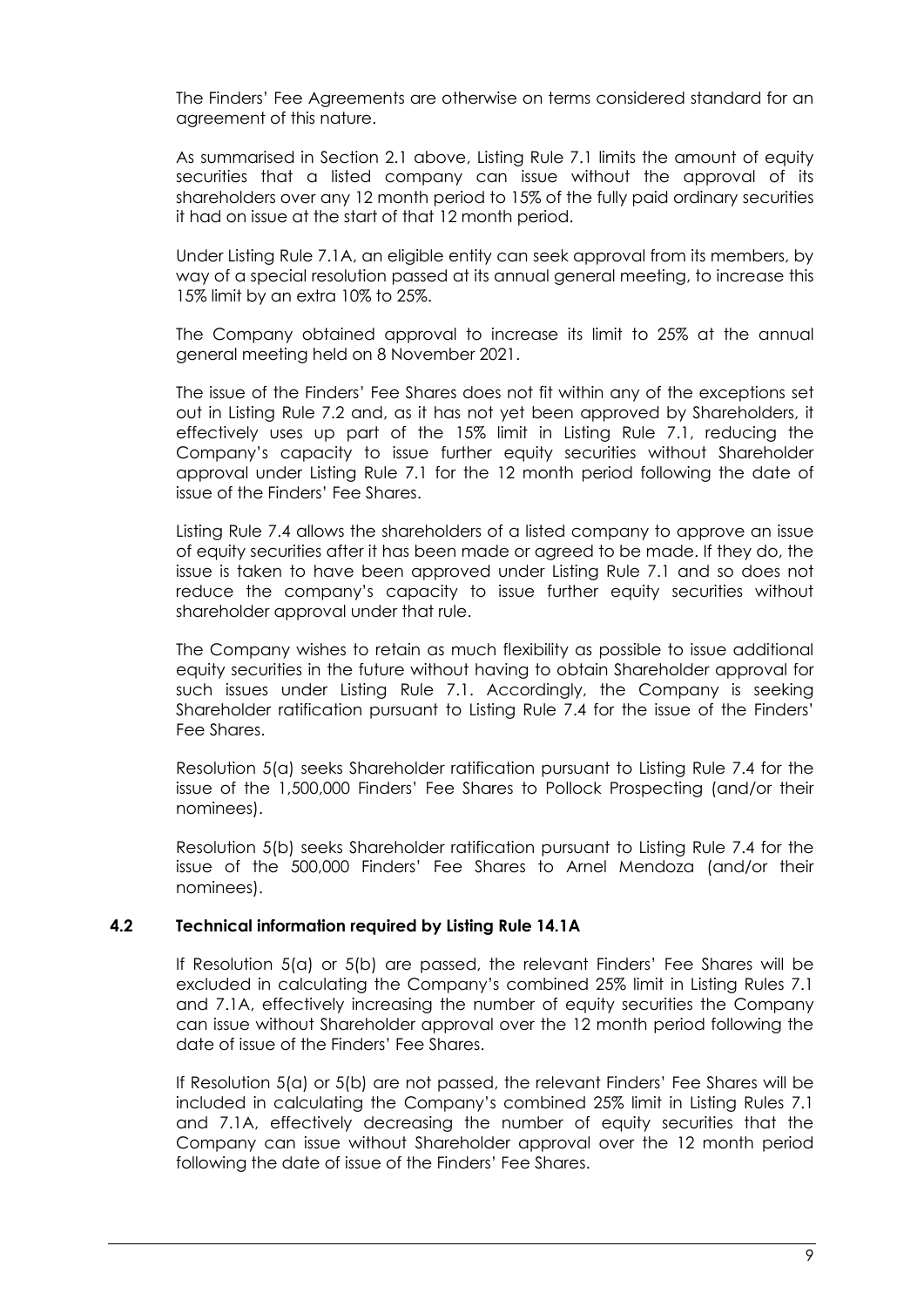# **4.3 Technical information required by Listing Rule 7.5**

Pursuant to and in accordance with Listing Rule 7.5, the following information is provided in relation to Resolutions 5(a) and 5(b):

- (a) the Finders' Fee Shares were issued to Pollock Prospecting Pty Ltd (and/or their nominees) and Arnel Mendoza (and/or his nominees);
- (b) in accordance with paragraph 7.4 of ASX Guidance Note 21, the Company confirms that the recipients of the Finders' Fee Shares were not:
	- (i) related parties of the Company, members of the Company's y Management Personnel, substantial holders of the Company, advisers of the Company or an associate of any of these parties; and
	- (ii) issued more than 1% of the issued capital of the Company;
- (c) 1,500,000 Finders' Fee Share were issued to Pollock Prospecting Pty Ltd (and/or their nominees) voluntarily escrowed for 12 months from the date of issue (being the subject of Resolution 5(a)) and 500,000 Finders' Fee Share were issued to Arnel Mendoza (and/or his nominees) (being the subject of Resolution 5(b));
- (d) Finders' Fee Shares were issued on 16 November 2021;
- (e) the Finders' Fee Shares were issued at a nil issue price, in consideration for services provided under the Finders' Fee Agreements. The Company has not and will not receive any other consideration for the issue of the Finders' Fee Shares;
- (f) the purpose of the issue of the Finders' Fee Shares was to satisfy the Company's obligations under the Finders' Fee Agreements; and
- (g) the Finders' Fee Shares were issued to Pollock Prospecting Pty Ltd (and/or their nominees) and Arnel Mendoza (and/or his nominees) under the Finders' Fee Agreements. A summary of the material terms of the Agreements are set out in Section 4.1.

# **5. RESOLUTION 6 – APPROVAL TO ISSUE SHARES TO HALCYON VENDORS**

### **5.1 General**

On 18 November 2019, the Company announced that it had entered into a binding agreement (**Halcyon Terms Sheet**) with the shareholders of Halcyon Resources Pty Ltd ACN 615 968 155 (**Halcyon**), being the individuals listed in Schedule 3 (**Halcyon Vendors**) to acquire 100% of the issued share capital of Halcyon, which at the time owned the Tambellup Project and intellectual property for the innovative production method to process Tambellup Kaolin to High Purity Alumina (**Halcyon Transaction**).

The consideration payable by the Company to the Halcyon Vendors for the Halcyon Transaction is as follows:

(i) 7,000,000 Shares with a deemed issue price of \$0.04 per Share payable on completion of the Halcyon Transaction (**Initial Consideration**);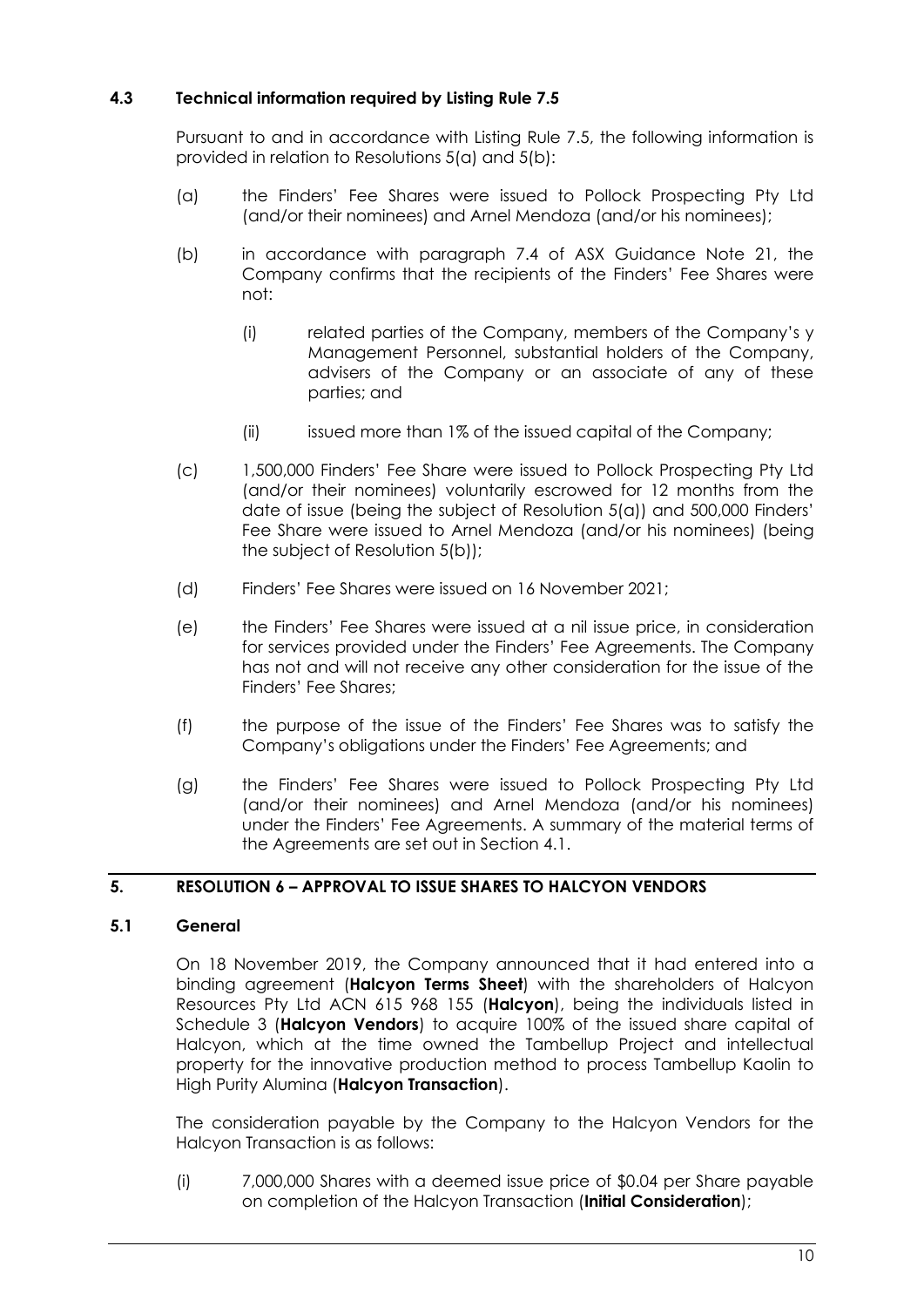- (ii) Tranche 1 Consideration (as defined below) post completion of the Halcyon Transaction, subject to the satisfaction of the Tranche 1 Milestone; and
- (iii) Tranche 2 Consideration (as defined below) post completion of the Halcyon Transaction, subject to the satisfaction of the Tranche 2 Milestone.

The Initial Consideration was paid by the Company on 18 November 2019.

The Tranche 1 Consideration will be satisfied by:

- (a) subject to Shareholder approval, the issue of 7,000,000 Shares to Halcyon Vendors (or their nominees); or
- (b) if Shareholder approval is not obtained, cash payable to the Halcyon Vendors based on the deemed cash value of the 7,000,000 Shares based on the VWAP of Shares traded on the ASX during the 30 days on which sales in Shares were recorded on the ASX ending on the date that the Tranche 1 Milestone is satisfied (**30 Day Milestone 1 VWAP**),

within 60 days of satisfaction of the Tranche 1 Milestone (**Tranche 1 Consideration**).

The Tranche 1 Consideration is payable by the Company to the Halcyon Vendors upon an announcement by the Company on the ASX of an inferred (or greater) Mineral Resource (as defined and in accordance with the JORC Code) on the Tambellup Project of either:

- (a) not less than 5,000,000 tonnes of Kaolin Clay containing 45% minus micron clay with an 82% ISO brightness; or
- (b) not less than 5,000,000 tonnes of Kaolin Clay containing not less than an average of 29% Al203 at an optimal fraction size,

#### (**Tranche 1 Milestone**).

The Tranche 2 Consideration will be satisfied by:

- (a) subject to Shareholder approval, the issue of 8,000,000 Shares to Halcyon Vendors (or their nominees); or
- (b) cash payable to the Halcyon Vendors based on the deemed cash value of the 8,000,000 Shares based on the VWAP of Shares traded on the ASX during the 30 days on which sales in Shares were recorded on the ASX ending on the date that the Tranche 2 Milestone is satisfied

within 60 days of satisfaction of the Tranche 2 Milestone (**Tranche 2 Consideration**).

The Tranche 2 Consideration is payable by the Company to the Halcyon Vendors upon an announcement by the Company on the ASX of shipment(s) of a minimum of 50,000 tons of Kaolin Clay or derived product from the Tambellup Project (**Tranche 2 Milestone**).

The Company satisfied the Tranche 1 Milestone on 9 May 2022 and thus is required to issue the Tranche 1 Consideration pursuant to the terms of the Halcyon Terms Sheet.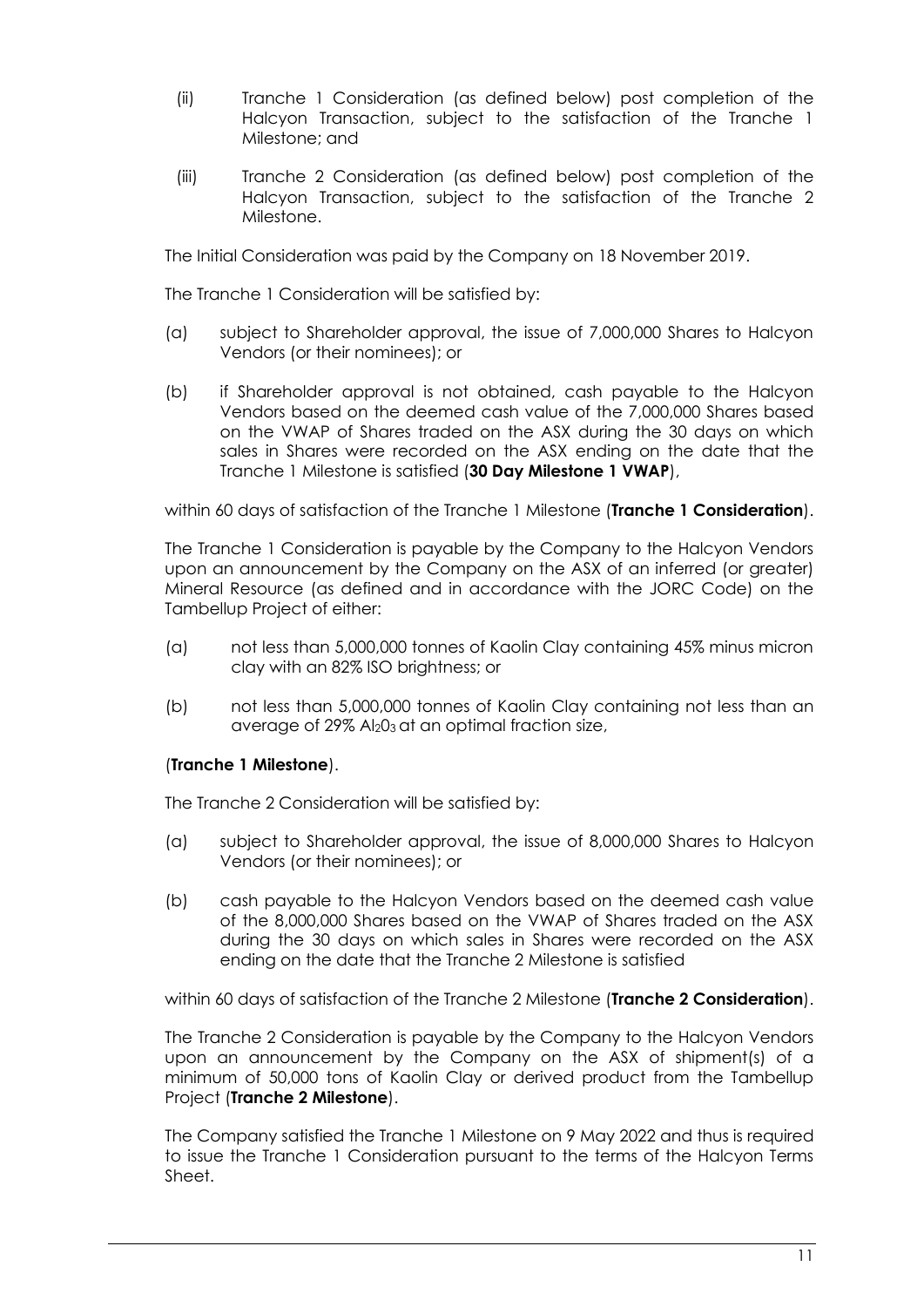Resolution 6 seeks Shareholder Approval to issue the Tranche 1 Consideration to the Halcyon Vendors.

Resolution 6 is an ordinary resolution.

The Chairperson intends to exercise all available proxies in favour of Resolution 6.

### **5.2 Halcyon Transaction Summary**

The Company has entered into the Halcyon Terms Sheet on the following terms:

(a) Sale

The Company agreed to acquire 100% of the issued capital of Halcyon from the Halcyon Vendors.

(b) Consideration

As consideration for the Halcyon Transaction, the Company agreed to issue the Halcyon Vendors:

- (i) the Initial Consideration, which was paid on 18 November 2019; and
- (ii) subject to the satisfaction of the Tranche 1 Milestone and Tranche 2 Milestone, the payment of the Tranche 1 Consideration and the Tranche 2 Consideration.

The Initial Consideration was subject to a voluntary escrow period of 9 months from the date of issue.

If Shares are issued on satisfaction of the Tranche 1 Milestone, 3,500,000 of the Tranche 1 Consideration will be subject to voluntary escrow for a period of 6 months.

If Shares are issued on satisfaction of the Tranche 2 Milestone, 4,000,000 of the Tranche 2 Consideration will be subject to voluntary escrow for a period of 6 months.

(c) Warranties and representations

The Halcyon Vendors provided a number of warranties and representations in relation to Halcyon's assets, business and operations, as well as indemnities which are considered customary for an agreement of this nature.

(d) Conditions precedent

All of the conditions precedents were satisfied and completion of the Halcyon Transaction occurred on or around 18 November 2019.

# **5.3 Listing Rule 7.1**

Broadly speaking, and subject to a number of exceptions, Listing Rule 7.1 limits the amount of equity securities that a listed company can issue without the approval of its shareholders over any 12 month period to 15% of the fully paid ordinary shares it had on issue at the start of that period.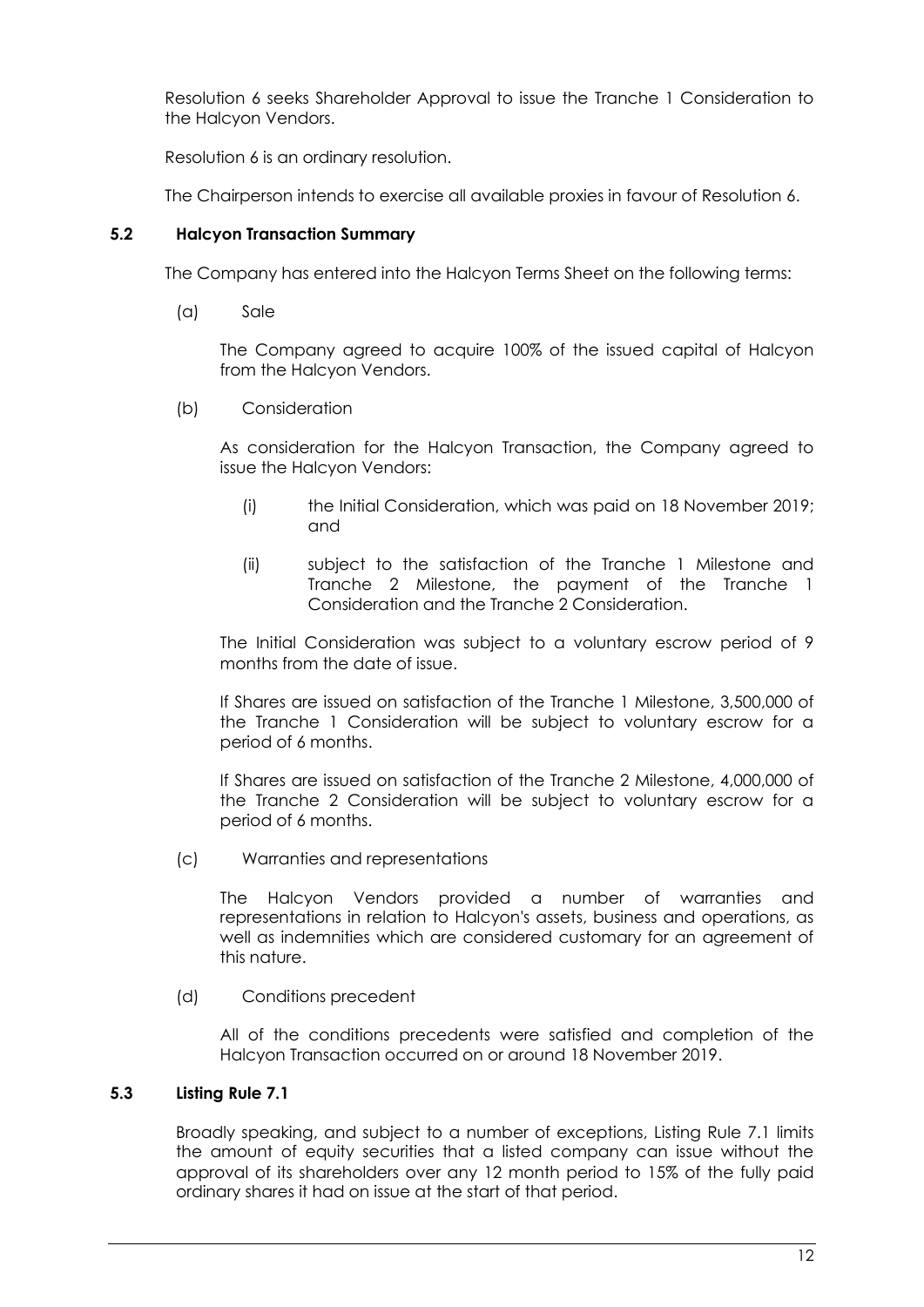The issue of the Tranche 1 Consideration does not fall within any of the exceptions in Listing Rule 7.2 and exceeds the 15% limit in Listing Rule 7.1. It therefore requires the approval of the Company's Shareholders under Listing Rule 7.1.

If Resolution 6 is passed, the Company will be able to proceed with the issue of the Tranche 1 Consideration to the Halcyon Vendors. In addition, the issue of the Tranche 1 Consideration will be excluded from the calculation of the number of equity securities that the Company can issue without Shareholder approval under Listing Rule 7.1.

If Resolution 6 is not passed, the Company will not be able to proceed with the issue of the Tranche 1 Consideration and in accordance with the Halcyon Terms Sheet will be required to pay the Halcyon Vendors an amount equal to the cash value of the Tranche 1 Consideration based on the 30 Day Milestone 1 VWAP.

### **5.4 Specific information required by Listing Rule 7.3**

In accordance with Listing Rule 7.3, the following information is provided in relation to the Tranche 1 Consideration:

- (a) The Tranche 1 Consideration will be issued to the Halcyon Vendors (and/or their nominees) in accordance with their respective percentage entitlements as per the Halcyon Terms Sheet.
- (b) The maximum number of Shares to be issued under the Tranche 1 Consideration is 7,000,000 Shares;
- (c) The Tranche 1 Consideration will be fully paid ordinary shares and will rank equally in all respects with the Company's existing Shares;
- (d) The Tranche 1 Consideration will be issued no later than three months after the date of the Meeting;
- (e) The Tranche 1 Consideration is being issued as deferred consideration for the Halcyon Transaction deemed at \$0.0552 per share (being the 30 Day Milestone 1 VWAP) and as such no funds will be raised from the issue of the Tranche 1 Consideration to the Vendors;
- (f) The Tranche 1 Consideration is being issued under the Halcyon Terms Sheet, a summary of which has been provided in Section 5.2; and
- (g) A voting exclusion statement is included in the Notice for Resolution 6.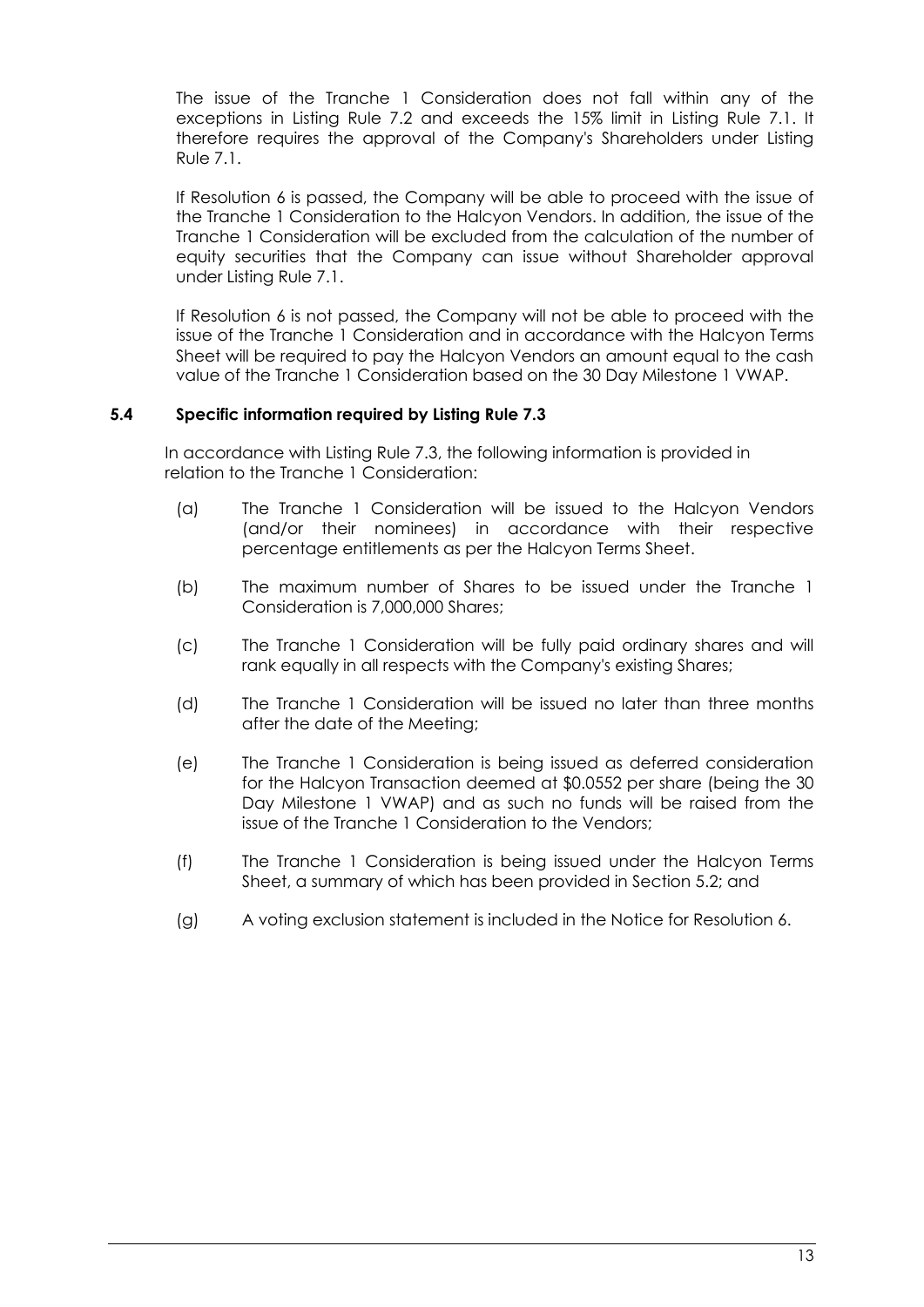# **GLOSSARY**

**\$** means Australian dollars.

**ASIC** means the Australian Securities & Investments Commission.

**ASX** means ASX Limited (ACN 008 624 691) or the financial market operated by ASX Limited, as the context requires.

**Board** means the current board of directors of the Company.

**Business Day** means Monday to Friday inclusive, except New Year's Day, Good Friday, Easter Monday, Christmas Day, Boxing Day, and any other day that ASX declares is not a business day.

**Chair** means the chair of the Meeting.

**Company** means Accelerate Resources Limited (ACN 617 821 771).

**Constitution** means the Company's constitution.

**Corporations Act** means the *Corporations Act 2001* (Cth).

**Directors** means the current directors of the Company.

**Explanatory Statement** means the explanatory statement accompanying the Notice.

**General Meeting** or **Meeting** means the meeting convened by the Notice.

**Listing Rules** means the Listing Rules of ASX.

**Notice** or **Notice of Meeting** means this notice of meeting including the Explanatory Statement and the Proxy Form.

**Option** means an option to acquire a Share.

**Optionholder** means a holder of an Option.

**Proxy Form** means the proxy form accompanying the Notice.

**Resolutions** means the resolutions set out in the Notice, or any one of them, as the context requires.

**Section** means a section of the Explanatory Statement.

**Share** means a fully paid ordinary share in the capital of the Company.

**Shareholder** means a registered holder of a Share.

**WST** means Western Standard Time as observed in Perth, Western Australia.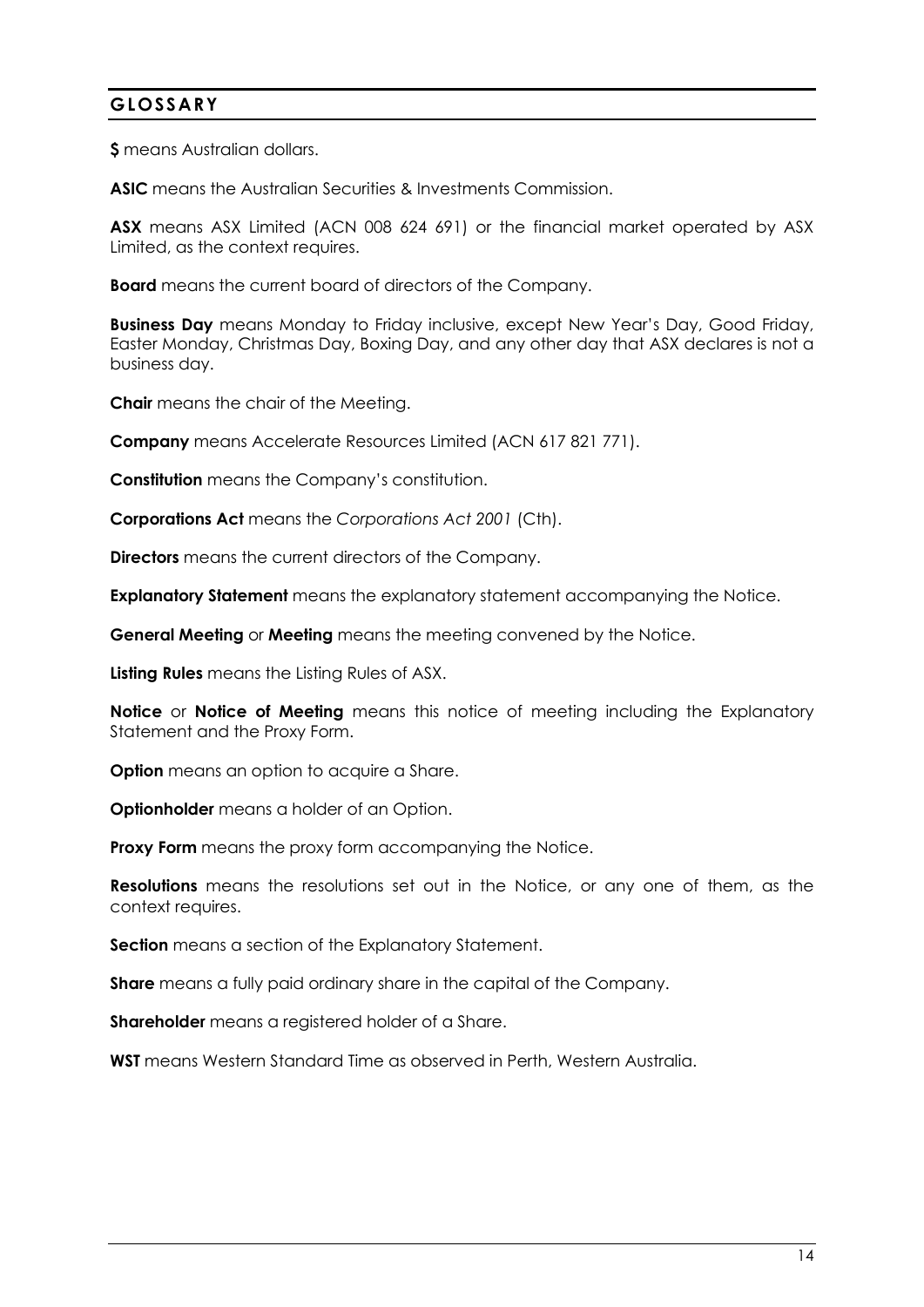# **SCHEDULE 1 – TERMS AND CONDITIONS OF DIRECTOR OPTIONS**

### (a) **Entitlement**

Each Option entitles the holder to subscribe for one Share upon exercise of the Option.

## (b) **Exercise Price**

Subject to paragraph [\(i\),](#page-19-0) the amount payable upon exercise of each Option will be \$0.059 (**Exercise Price**)

### (c) **Expiry Date**

Each Option will expire at 5:00 pm (WST) on 1 February 2025 (**Expiry Date**). An Option not exercised before the Expiry Date will automatically lapse on the Expiry Date.

#### (d) **Exercise Period**

The Options are exercisable at any time on or prior to the Expiry Date (**Exercise Period**).

### (e) **Notice of Exercise**

The Options may be exercised during the Exercise Period by notice in writing to the Company in the manner specified on the Option certificate (**Notice of Exercise**) and payment of the Exercise Price for each Option being exercised in Australian currency by electronic funds transfer or other means of payment acceptable to the Company.

### (f) **Exercise Date**

A Notice of Exercise is only effective on and from the later of the date of receipt of the Notice of Exercise and the date of receipt of the payment of the Exercise Price for each Option being exercised in cleared funds (**Exercise Date**).

#### <span id="page-18-0"></span>(g) **Timing of issue of Shares on exercise**

Within five Business Days after the Exercise Date, the Company will:

- (i) issue the number of Shares required under these terms and conditions in respect of the number of Options specified in the Notice of Exercise and for which cleared funds have been received by the Company;
- <span id="page-18-1"></span>(ii) if required, give ASX a notice that complies with section 708A(5)(e) of the Corporations Act, or, if the Company is unable to issue such a notice, lodge with ASIC a prospectus prepared in accordance with the Corporations Act and do all such things necessary to satisfy section 708A(11) of the Corporations Act to ensure that an offer for sale of the Shares does not require disclosure to investors; and
- (iii) if admitted to the official list of ASX at the time, apply for official quotation on ASX of Shares issued pursuant to the exercise of the Options.

If a notice delivered under [\(g\)](#page-18-0)[\(ii\)](#page-18-1) for any reason is not effective to ensure that an offer for sale of the Shares does not require disclosure to investors, the Company must, no later than 20 Business Days after becoming aware of such notice being ineffective, lodge with ASIC a prospectus prepared in accordance with the Corporations Act and do all such things necessary to satisfy section 708A(11) of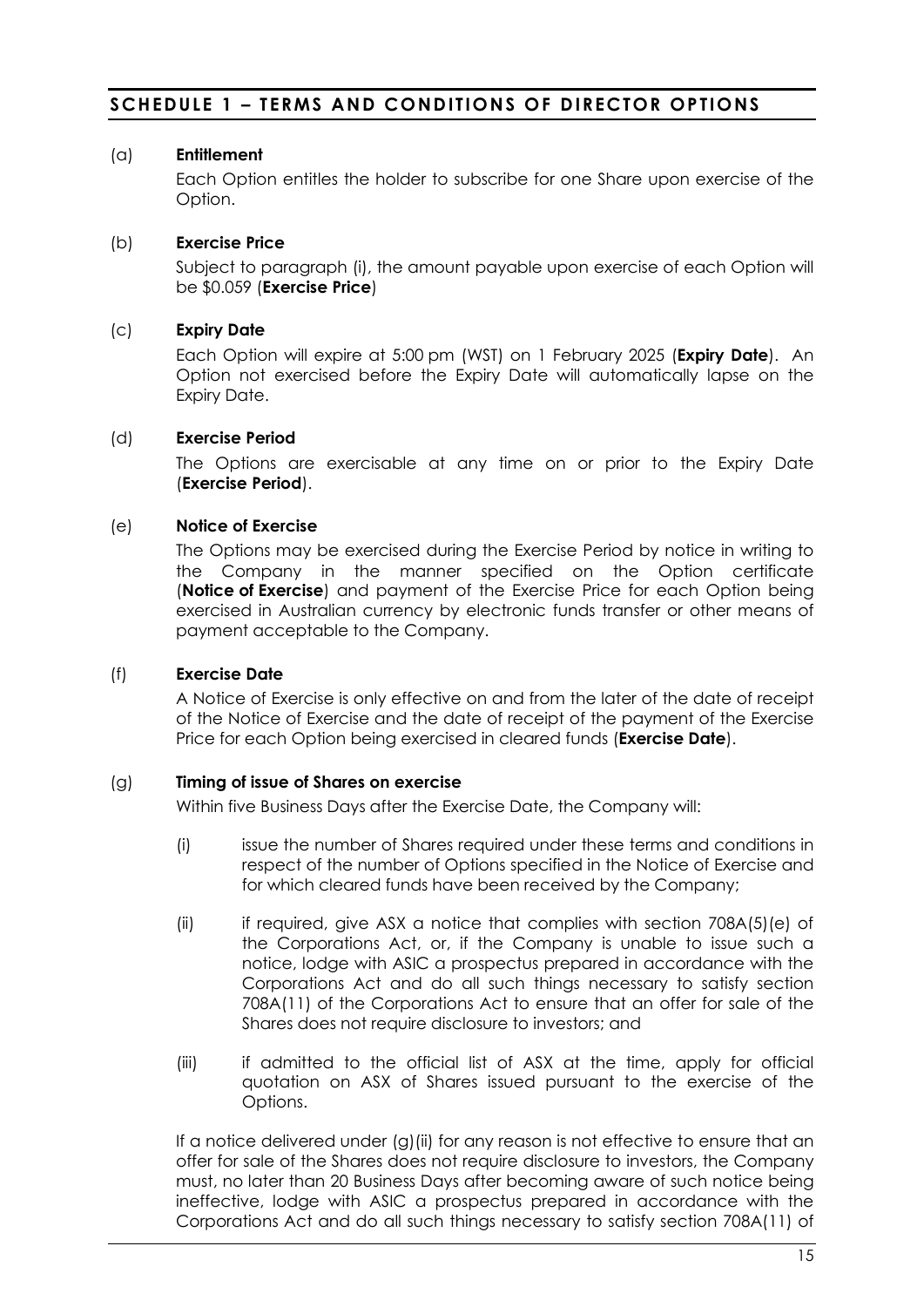the Corporations Act to ensure that an offer for sale of the Shares does not require disclosure to investors.

### (h) **Shares issued on exercise**

Shares issued on exercise of the Options rank equally with the then issued shares of the Company.

#### <span id="page-19-0"></span>(i) **Reconstruction of capital**

If at any time the issued capital of the Company is reconstructed, all rights of an Optionholder are to be changed in a manner consistent with the Corporations Act and the ASX Listing Rules at the time of the reconstruction.

#### (j) **Participation in new issues**

There are no participation rights or entitlements inherent in the Options and holders will not be entitled to participate in new issues of capital offered to Shareholders during the currency of the Options without exercising the Options.

### (k) **Change in exercise price**

An Option does not confer the right to a change in Exercise Price or a change in the number of underlying securities over which the Option can be exercised.

### (l) **Transferability**

The Options are transferable subject to any restriction or escrow arrangements imposed by ASX or under applicable Australian securities laws.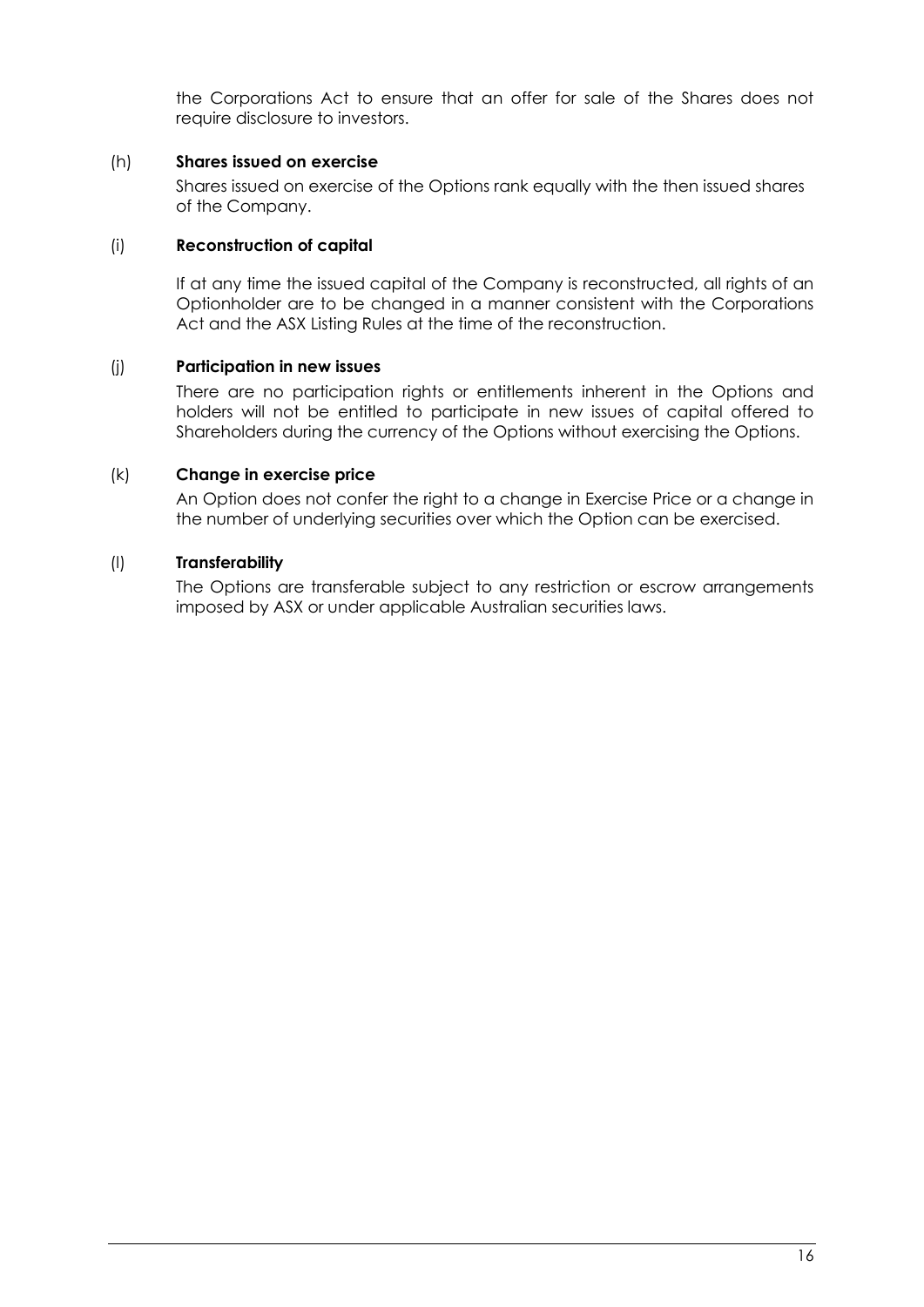# **SCHEDULE 2 – TERMS AND CONDITIONS OF AT TSTAR OPTIONS**

## (a) **Entitlement**

Each Option entitles the holder to subscribe for one Share upon exercise of the Option.

## (b) **Exercise Price**

Subject to paragraph (i), the amount payable upon exercise of each Option will be \$0.10 (**Exercise Price**)

### (c) **Expiry Date**

Each Option will expire at 5:00 pm (WST) on the date that is two and a half (2.5) years from the date of issue (**Expiry Date**). An Option not exercised before the Expiry Date will automatically lapse on the Expiry Date.

#### (d) **Exercise Period**

The Options are exercisable at any time on or prior to the Expiry Date (**Exercise Period**).

### (e) **Notice of Exercise**

The Options may be exercised during the Exercise Period by notice in writing to the Company in the manner specified on the Option certificate (**Notice of Exercise**) and payment of the Exercise Price for each Option being exercised in Australian currency by electronic funds transfer or other means of payment acceptable to the Company.

### (f) **Exercise Date**

A Notice of Exercise is only effective on and from the later of the date of receipt of the Notice of Exercise and the date of receipt of the payment of the Exercise Price for each Option being exercised in cleared funds (**Exercise Date**).

#### (g) **Timing of issue of Shares on exercise**

Within five Business Days after the Exercise Date, the Company will:

- (i) issue the number of Shares required under these terms and conditions in respect of the number of Options specified in the Notice of Exercise and for which cleared funds have been received by the Company;
- (ii) if required, give ASX a notice that complies with section 708A(5)(e) of the Corporations Act, or, if the Company is unable to issue such a notice, lodge with ASIC a prospectus prepared in accordance with the Corporations Act and do all such things necessary to satisfy section 708A(11) of the Corporations Act to ensure that an offer for sale of the Shares does not require disclosure to investors; and
- (iii) if admitted to the official list of ASX at the time, apply for official quotation on ASX of Shares issued pursuant to the exercise of the Options.

If a notice delivered under (g)(ii) for any reason is not effective to ensure that an offer for sale of the Shares does not require disclosure to investors, the Company must, no later than 20 Business Days after becoming aware of such notice being ineffective, lodge with ASIC a prospectus prepared in accordance with the Corporations Act and do all such things necessary to satisfy section 708A(11) of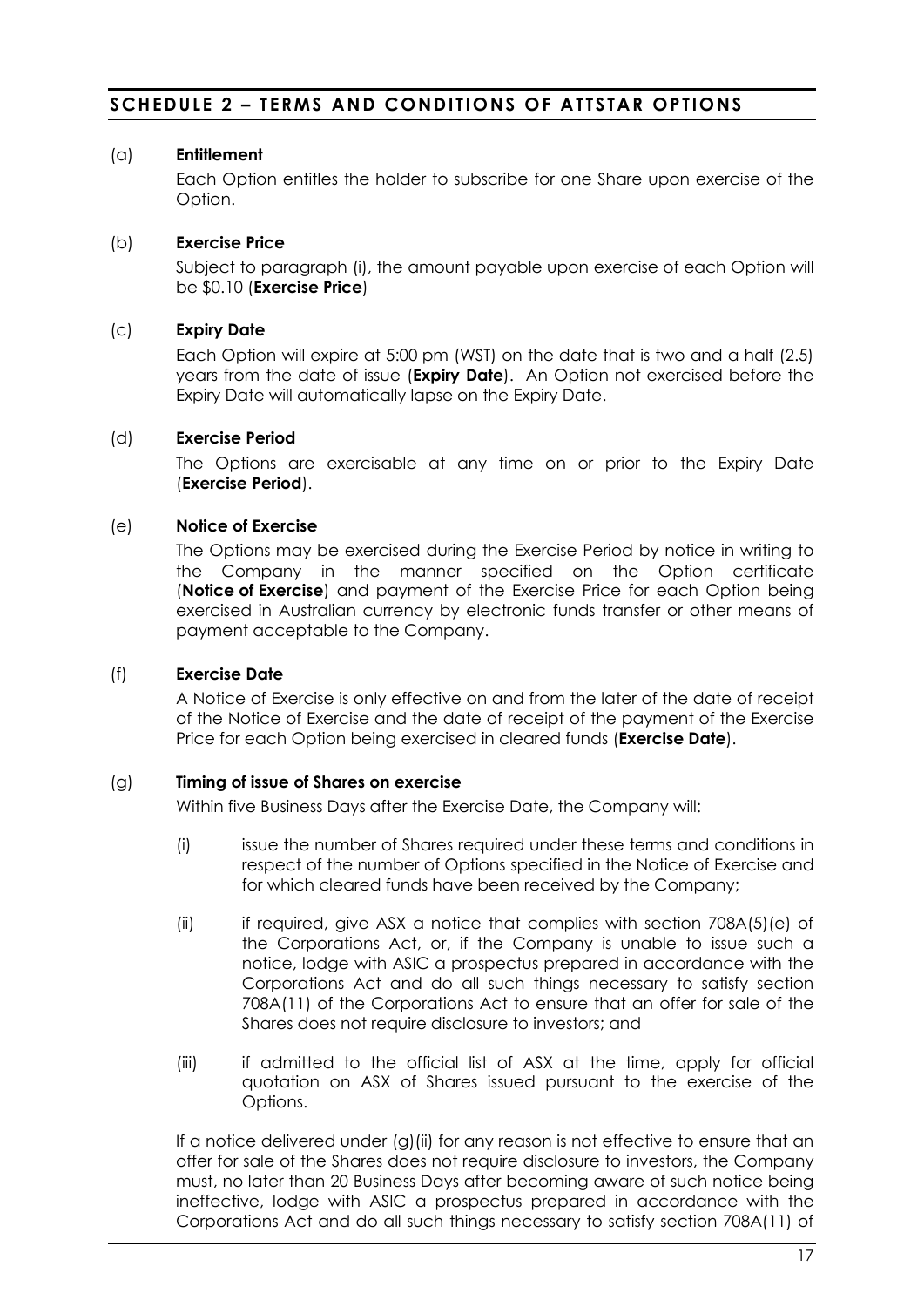the Corporations Act to ensure that an offer for sale of the Shares does not require disclosure to investors.

### (h) **Shares issued on exercise**

Shares issued on exercise of the Options rank equally with the then issued shares of the Company.

#### (i) **Reconstruction of capital**

If at any time the issued capital of the Company is reconstructed, all rights of an Optionholder are to be changed in a manner consistent with the Corporations Act and the ASX Listing Rules at the time of the reconstruction.

#### (j) **Participation in new issues**

There are no participation rights or entitlements inherent in the Options and holders will not be entitled to participate in new issues of capital offered to Shareholders during the currency of the Options without exercising the Options.

#### (k) **Change in exercise price**

An Option does not confer the right to a change in Exercise Price or a change in the number of underlying securities over which the Option can be exercised.

#### (l) **Transferability**

The Options are transferable subject to any restriction or escrow arrangements imposed by ASX or under applicable Australian securities laws.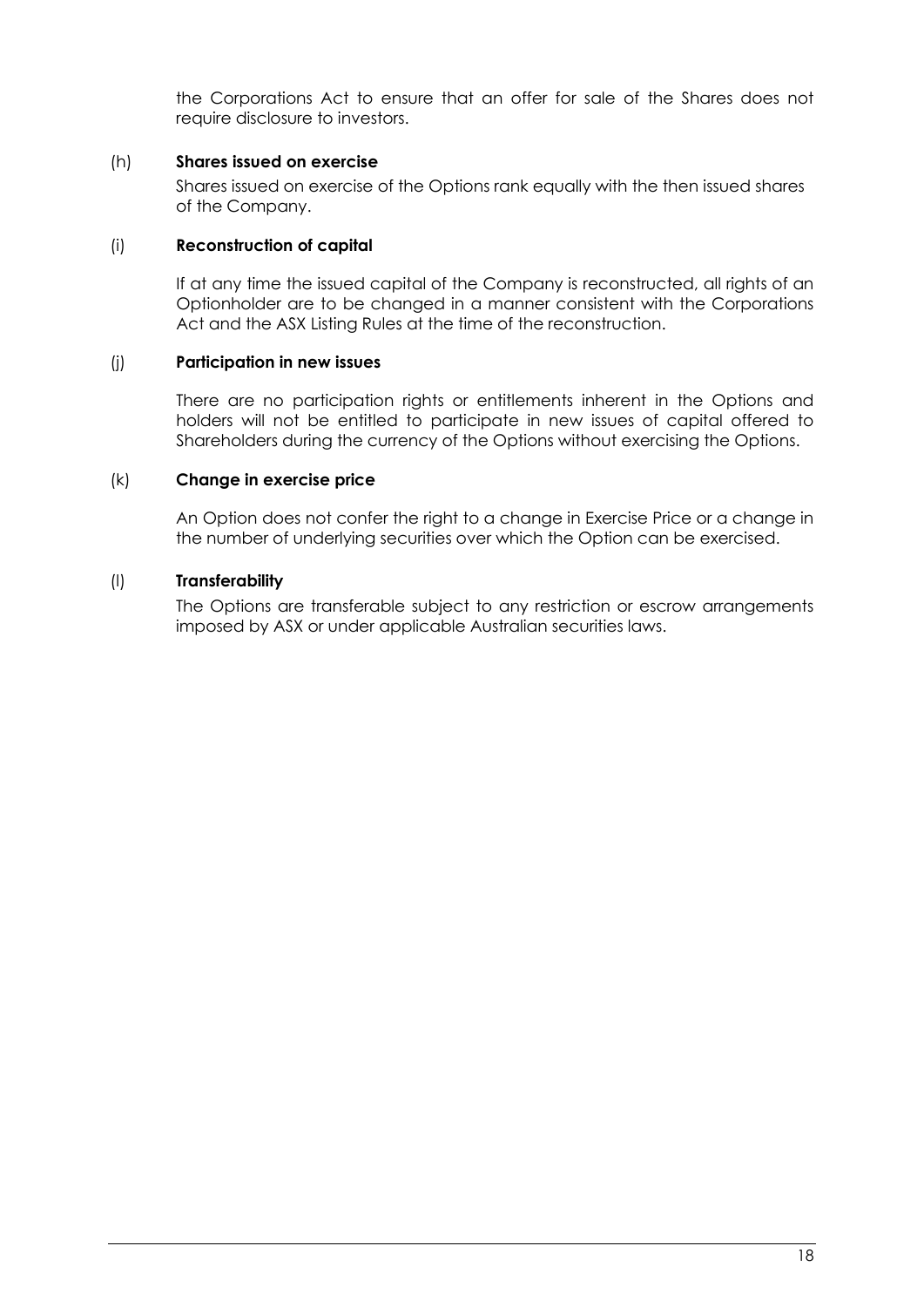# **SCHEDULE 3 – HALCYON VENDORS**

| <b>Halcyon Vendor</b> | <b>Entitlement to Consideration</b> |
|-----------------------|-------------------------------------|
| <b>Stuart Rechner</b> | 20%                                 |
| James Peter Allchurch | 20%                                 |
| Nova Minerals Limited | 19.08%                              |
| Jonathan Adam Davies  | 13.84%                              |
| Omen Pty Ltd          | 13.84%                              |
| Eric William Emmott   | 7.91%                               |
| SJ Capital Pty Ltd    | 3.95%                               |
| David Detata          | 1.39%                               |
| <b>TOTAL</b>          | 100%                                |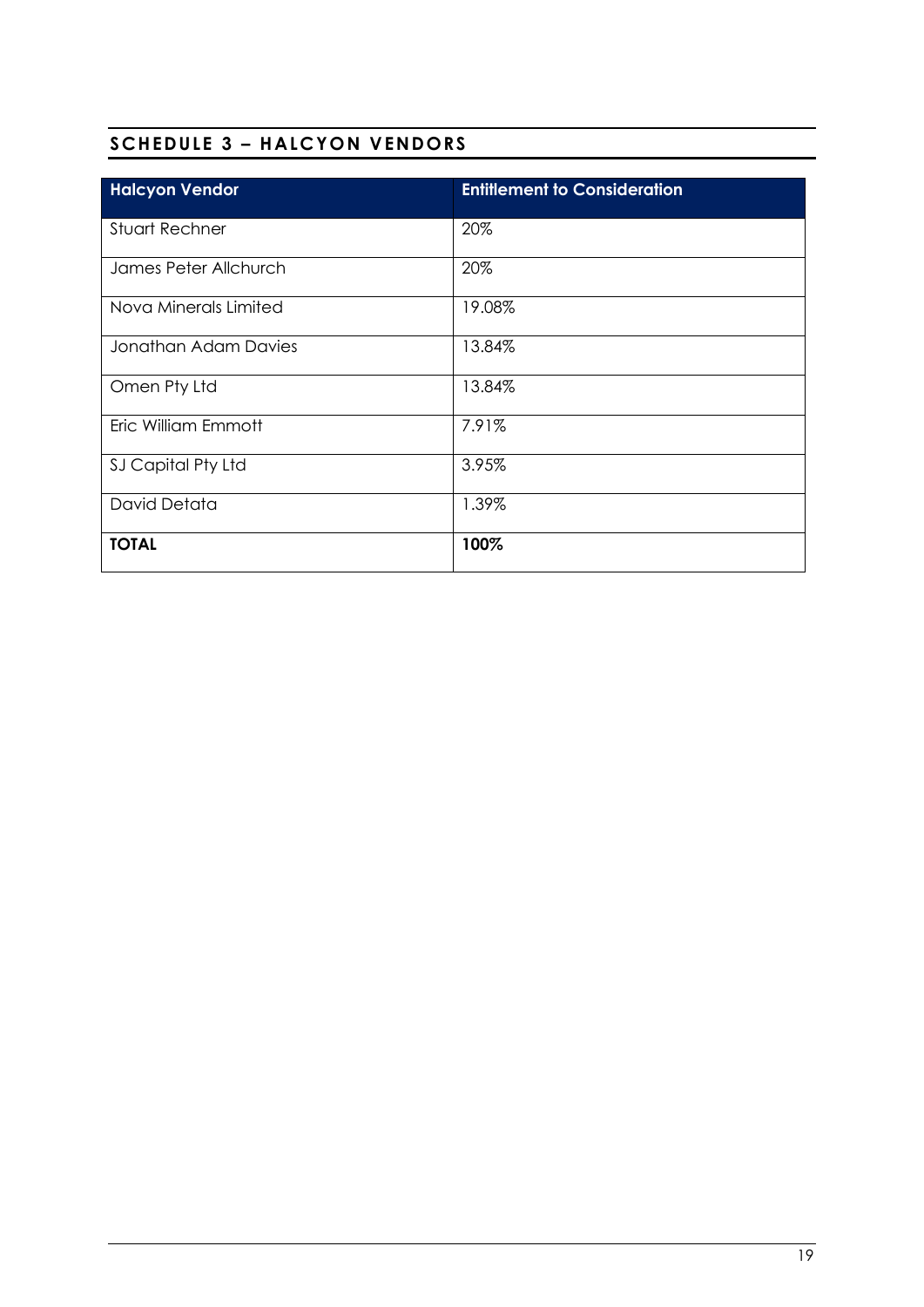

#### **LODGE YOUR PROXY APPOINTMENT ONL**

- ⊕ **ONLINE PROXY APPOINTMENT** www.advancedshare.com.au/investor-login
- Ω **MOBILE DEVICE PROXY APPOINTMENT** Lodge your proxy by scanning the QR code below, and enter your registered postcode. It is a fast, convenient and a secure way to lodge your vote.

# GENERAL MEETING PROXY FORM

I/We being shareholder(s) of Accelerate Resources Limited and entitled to attend and vote hereby:

#### **APPOINT A PROXY**

The Chair of

The Chair of **OR PLEASE NOTE:** If you leave the section blank, the the Meeting **PLEASE NOTE:** If you leave the section blank, the chair of the Meeting will be vour proxy. Chair of the Meeting will be your proxy.

or failing the individual(s) or body corporate(s) named, or if no individual(s) or body corporate(s) named, the Chair of the Meeting, as my/our proxy to act generally at the Meeting on my/our behalf, including to vote in accordance with the following directions (or, if no directions have been given, and to the extent permitted by law, as the proxy sees fit), at the General Meeting of the Company to be held at **the Ground Floor, 16 Ord Street, West Perth WA 6005 on 1 July 2022 at 11.00am (WST)** and at any adjournment or postponement of that Meeting. RAL MEETING PROXY FORM<br>
TA PROXY FORM<br>
TA PROXY FORM<br>
SCALE TO PROXY FORM<br>
SCALE TO PROXY FORM<br>
SCALE TO PROXY FORM<br>
SCALE TO THE TRIVIAL CONTINUES OF THE TRIVIAL CONTINUES IN THE CONTINUES INTO THE METHANISM (INCLUSION TH

**Chair's voting intentions in relation to undirected proxies:** The Chair intends to vote all undirected proxies in favour of all Resolutions. In exceptional circumstances, the Chair may change his/her voting intentions on any Resolution. In the event this occurs, an ASX announcement will be made immediately disclosing the reasons for the change.

#### **VOTING DIRECTIONS**

#### **Resolutions For Against Abstain\***

**STEP** 

**STEP 2**

**STEP 3**

**1**

- **<sup>1</sup>** Election of Director Dr Steve Bodon ◼ ◼ ◼
	- **2** Ratification of prior issue of Options Dr Steve Bodon
- **3** Ratification of prior issue of Shares Attstar Pty Ltd
- **4** Ratification of prior issue of Options Attstar Pty Ltd

**5(a)** Ratification of prior issue of Shares-Finders Fees - Pollock Prospecting Pty Ltd

**5(b)** Ratification of prior issue of Shares– Finders Fees - Arnel Mendoza

**6** Approval to issue Shares to Halcyon Vendors

\* If you mark the Abstain box for a particular Resolution, you are directing your proxy not to vote on your behalf on a show of hands or on a poll and your votes will not be counted in computing the required majority on a poll.  $\bigcirc$ 

#### **SIGNATURE OF SHAREHOLDERS – THIS MUST BE COMPLETED**

Shareholder 1 (Individual) Joint Shareholder 2 (Individual) Joint Shareholder 3 (Individual)

Sole Director and Sole Company Secretary Director/Company Secretary (Delete one) Director

This form should be signed by the shareholder. If a joint holding, all the shareholders should sign. If signed by the shareholder's attorney, the power of attorney must have been previously noted by the registry or a certified copy attached to this form. If executed by a company, the form must be executed in accordance with the company's constitution and the Corporations Act 2001 (Cth).

Email Address

Please tick here to agree to receive communications sent by the Company via email. This may include meeting notifications, dividend remittance, and selected announcements.